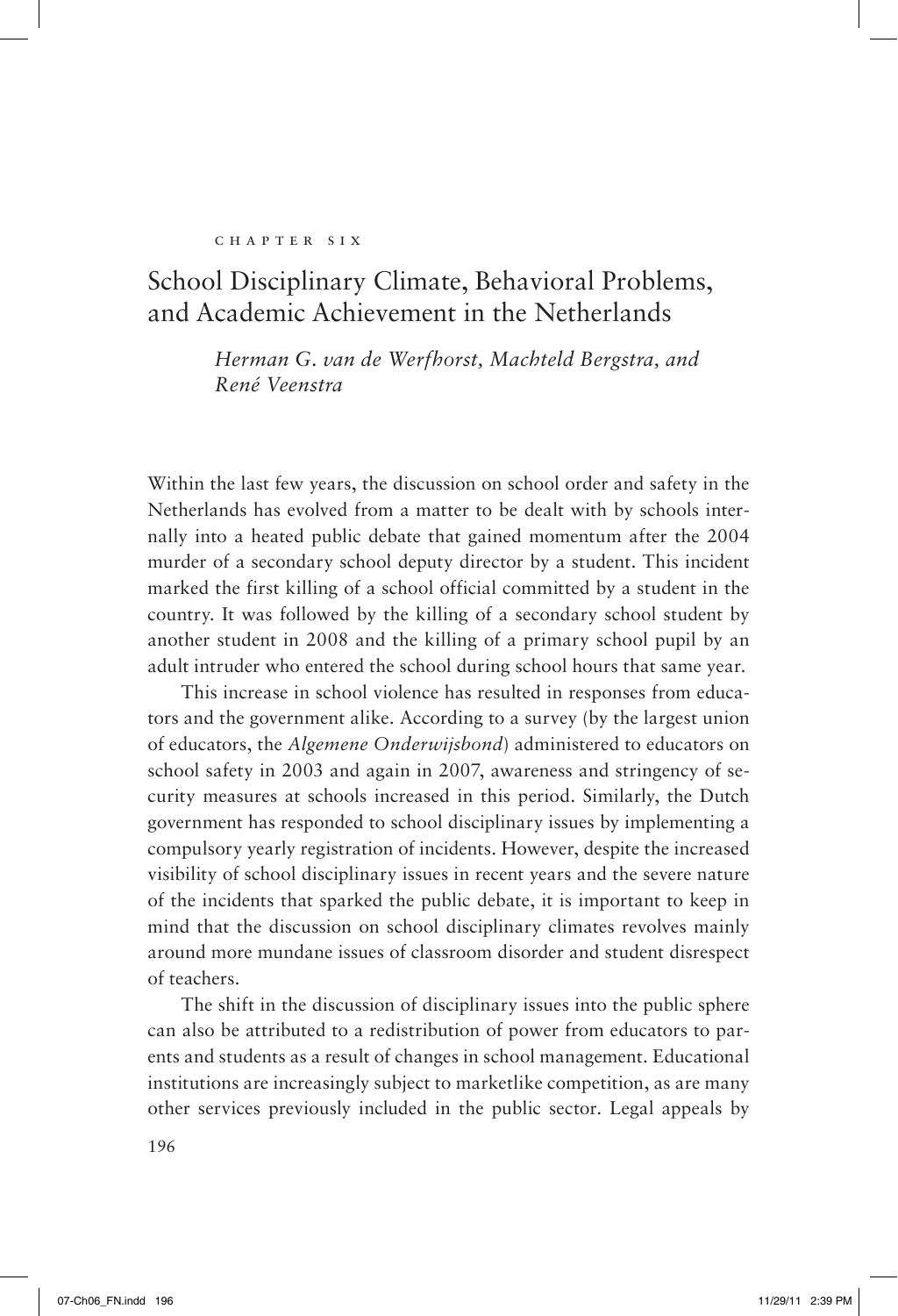newspapers caused the government to make publicly available since the late 1990s annual rankings of schools (Karsten et al. 2010).

Increased marketization fostered a demand-oriented stance of parents toward their children's education. More and more, Dutch families view schools as organizations that cater to their demands as "customers." If the customers (parents or children) are not satisfied by the service delivered by the school (e.g., a child is expelled), they are increasingly prone to express their dissatisfaction to the school board or even eventually bring the case to court.

For example, a well-known legal case concerned the underachievement of a pupil, whose mother attributed this to low-quality teaching in the Montessori primary school her son attended. The mother, Karina Schaapman, went to court and demanded compensation for the financial burden of private tutoring, a case she won and wrote a book about (Schaapman 2000). Since Schaapman's success, parents' lawsuits against schools have grown steadily. Though still rare, increased litigation has placed educators in a difficult position, hindering teachers' and principals' ability to execute the disciplinary measures that help ensure a favorable teaching environment.

Given the emerging school disciplinary climate in the Netherlands, this chapter explores the correlates of school disciplinary problems. First, we review school safety and disciplinary issues in the Netherlands. Next, we discuss the disciplinary context in the Netherlands, including Dutch population, educational system, legal context, and administration of school discipline. In particular, our discussion of the educational system traces how schools' historic roots may help account for levels of disciplinary problems. Following this, our empirical analysis draws on two different data sources to explore the determinants of school disciplinary climates and the predictive power of individual-level disciplinary problems on student academic achievement.

## DISCIPLINARY PROBLEMS IN THE NETHERLANDS AND CONSEQUENCES FOR STUDENT ACHIEVEMENT

Whereas a number of recent violent incidents might have led to a perceived lack of safety and order within schools, it is useful to describe the disciplinary climate in more absolute terms. Records of periodic secondary school visits that the Inspectorate of Education made between January 2006 and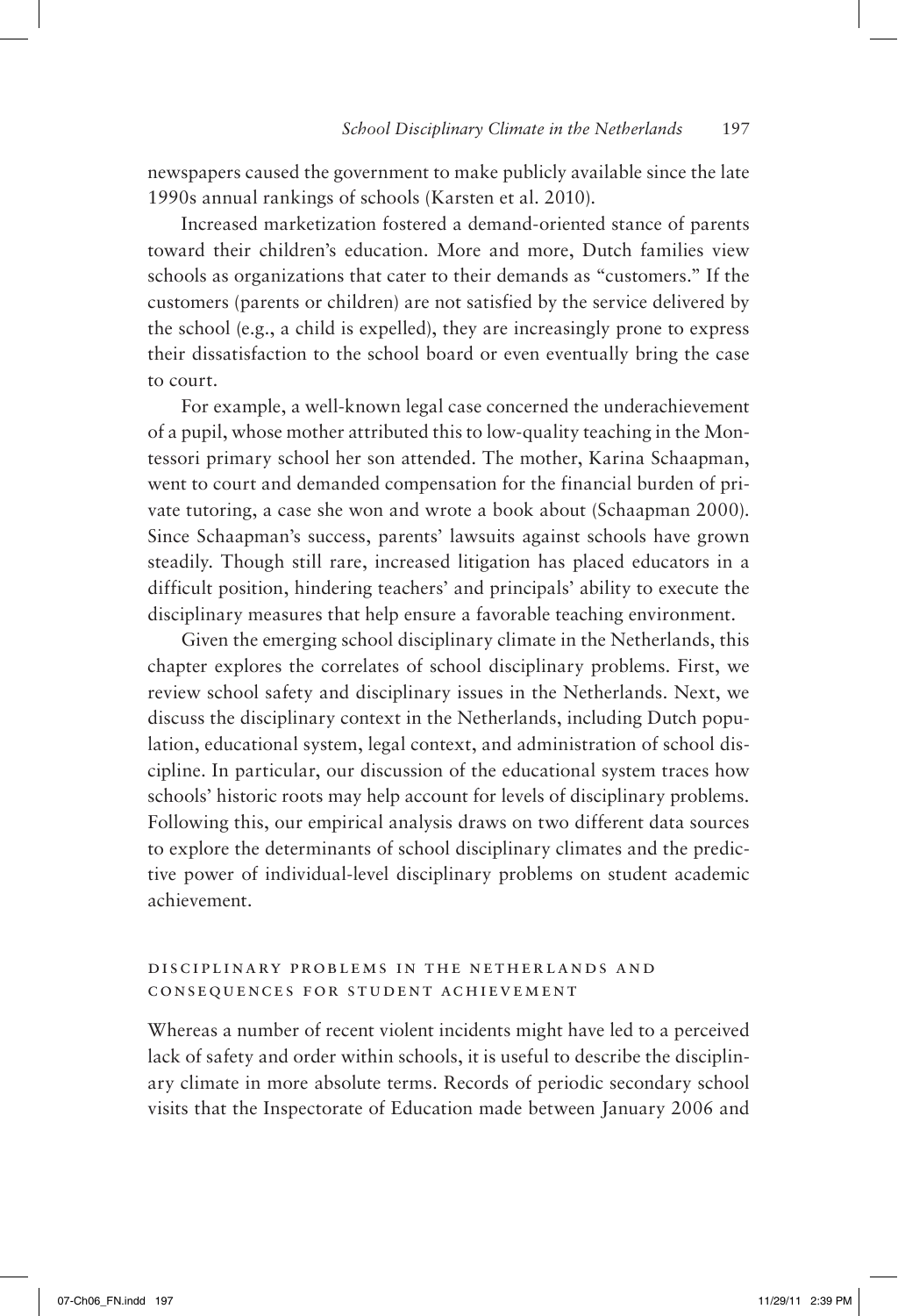April 2009 show that 85 percent of schools were rated as having sufficient safety and 9.5 percent as having very high safety. Only 5.5 percent of schools were rated as having insufficient safety. None of these schools were found to neglect school safety altogether.

Increasingly, society calls on schools to provide solutions for societal problems such as ethnic segregation, racism, alcohol abuse, and obesity. Can schools be responsible for such a wide range of topics and the upbringing of children in general without reducing performance of their primary task, the transfer of knowledge and skills? Students dropping out of school and incidents of aggressive behavior between students or of students toward teachers might be a sign that schools indeed are overburdened. According to IRISvo (2008), a national registration system for incidents occurring at secondary schools, of the total number of 8,255 incidents registered among participating schools in 2007–2008, fights (20 percent), theft (19 percent), and threats (11 percent) constituted the most incidents. In contrast, drug use, possession of weapons, and sexual intimidation were rare events (1 percent each). These latter types of events are, however, likely to be underreported and are thus probably underrepresented in the IRIS registration.

It is relevant to know whether the disciplinary context in schools and individual disciplinary problems of students have an effect on academic achievement. Although disciplinary problems of schools and pupils are a concern in their own right, they are arguably of even greater concern if they negatively affect school performance. We explore this relationship in this chapter.

#### DISCIPLINARY CONTEXT IN THE NETHERLANDS

#### *Population Heterogeneity*

The Dutch population has always been heterogeneous with regard to religion. Originally the country consisted of a large minority of Roman Catholics, mostly but not exclusively in the southern provinces, and a majority of Protestants. Since the beginning of the Dutch Republic in the 17th century, none of the religious denominations have claimed political power. Secularization has increased tremendously since the mid-20th century, and now only a minority consider themselves a member of a religious denomination.

Since the 1960s many immigrants have come to the Netherlands. The largest groups of immigrants come from Suriname and the Netherlands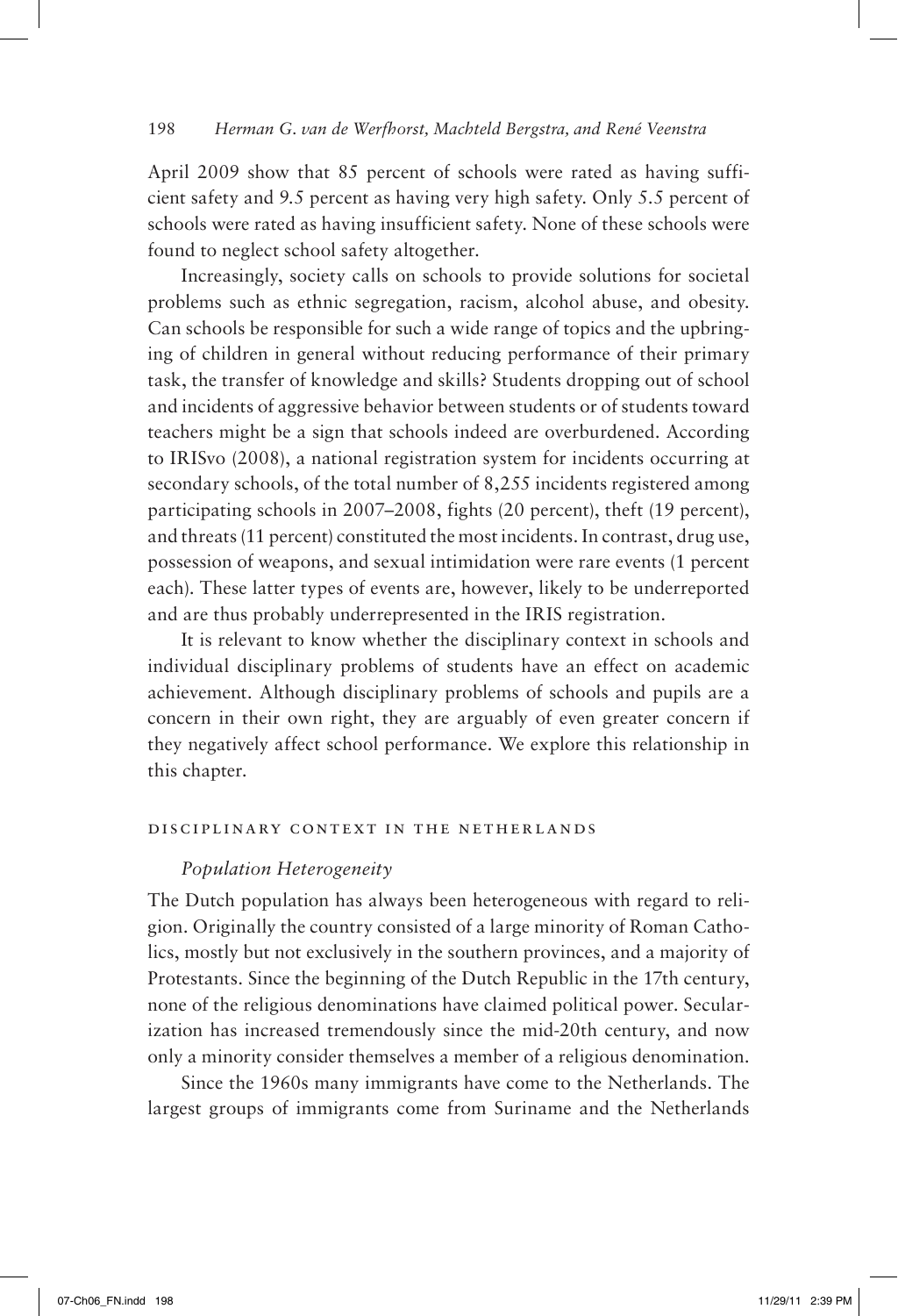Antilles (Suriname was a Dutch colony until 1975, and the Antilles are still part of the Kingdom of the Netherlands) and from Turkey and Morocco (the latter two groups as "guest workers"). More recent immigrant groups consist of refugees from Iran, Iraq, Somalia, and former Yugoslavia. Official population statistics show that in 2009 around 80 percent of residents in the Netherlands were of Dutch descent. Moroccan, Surinamese or Antillean, and Turkish immigrant groups each constitute between 2 and 3 percent of the population (first and second generations together), and other non-Western migrant groups total close to 4 percent. Around 9 percent of the population consists of Western immigrants or their children.

Children of non-Western immigrants do substantially worse in school than students of Dutch origin. On the national standardized school test at the end of primary school, children of Turkish and Moroccan descent score around 0.6 standard deviation below the national average (Van de Werfhorst and Van Tubergen 2007). However, ethnic inequality is mostly explained by socioeconomic background; children of immigrants are strongly overrepresented in lower social classes, which explains their educational disadvantage in terms of achievement and the level attained (Van de Werfhorst and Van Tubergen 2007).

Ethnic segregation in schools is rather high in the Netherlands. In school year 2006–2007 almost 40 percent of primary schools in the two largest cities had more than 80 percent of children with a non-Western immigrant background (Social and Cultural Planning [SCP] Office 2009). Segregation in Dutch primary schools in large cities is larger than in American inner cities (Ladd, Fiske, and Ruijs 2009). In secondary schools segregation is lower than in primary schools, but Dutch secondary schools are still more ethnically segregated than schools in many other Western societies (Karsten 2010). Plausibly, ethnic segregation in schools is perpetuated by the Dutch tradition of free school choice (Karsten et al. 2006; see also later discussion).

#### *Organizational Structure of the Educational System*

Core elements in the Dutch educational system may account for the disciplinary problems experienced in the Netherlands today. Specifically, the guarantee of state funding for public and private schools alike, the high level of nationwide standardization of educational organization and examinations, and the strong differentiation of students via early tracking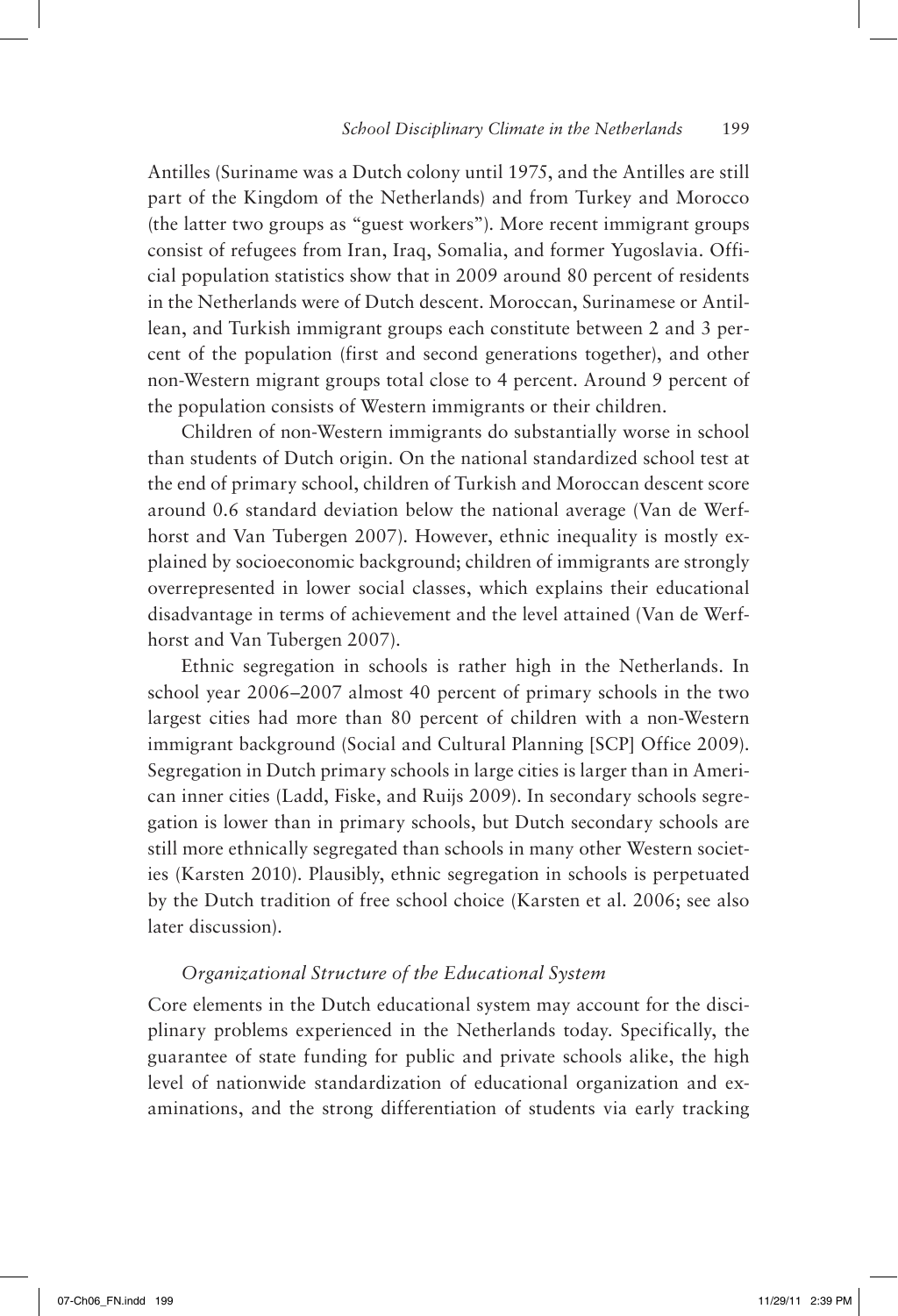in the secondary school system are all hallmarks of the Dutch school system. Whereas a high level of standardization across schools might lessen disciplinary problems, early tracking and stratification across schools fosters segregation across ethnic and socioeconomic lines. Large variations in school composition, in turn, can be expected to lead to large variations in disciplinary problems across schools.

The Dutch government provides funds for public and private schools under Article 23 of the Dutch Constitution. The Article came into effect in 1917, after demand for separate socialization of children from different religions (Hofman and Hofman 2001). Parents from different religious denominations wished to exert control over the curriculum covered by their children's schools and demanded the same state funding for private religious schools as that received by public schools. Article 23 fostered the growth of the private school sector and exemplified the "pillarized" society that characterized the Netherlands until the 1960s. During this time the country was highly segregated along religious lines or other convictions, to the point that people led their lives strictly within one section of society, isolating themselves in their schools, trade unions, sports clubs, shops, and, of course, political parties. As a result, unlike other European countries with similar educational systems, a single religious denomination (e.g., Catholic or Protestant) does not dominate the private school system in the Netherlands, which instead includes schools of various denominations and religions, as well as secular schools based on a nonreligious ideology (Dronkers 1995).

Today, children are no longer expected to attend a school simply congruent with their parents' religious beliefs. Instead, well-educated parents demand the very best education for their children and look for an education that meets the specific needs of their child. Further, over the past decades, a strong secularization of Dutch society, combined with the influx of significant numbers of immigrants, has led to a "mismatch between the denomination of schools and their actual population" (Janssens and Leeuw 2001, 43). The ambiguity of a great number of private denominational schools within a highly secular society is referred to by Hofman and Hofman (2001, 147) as the "Dutch paradox."

State funding under Article 23 is not unconditional. To qualify for government support, schools have to adhere to certain characteristics defined by the state. As a result, public and private schools in the Netherlands are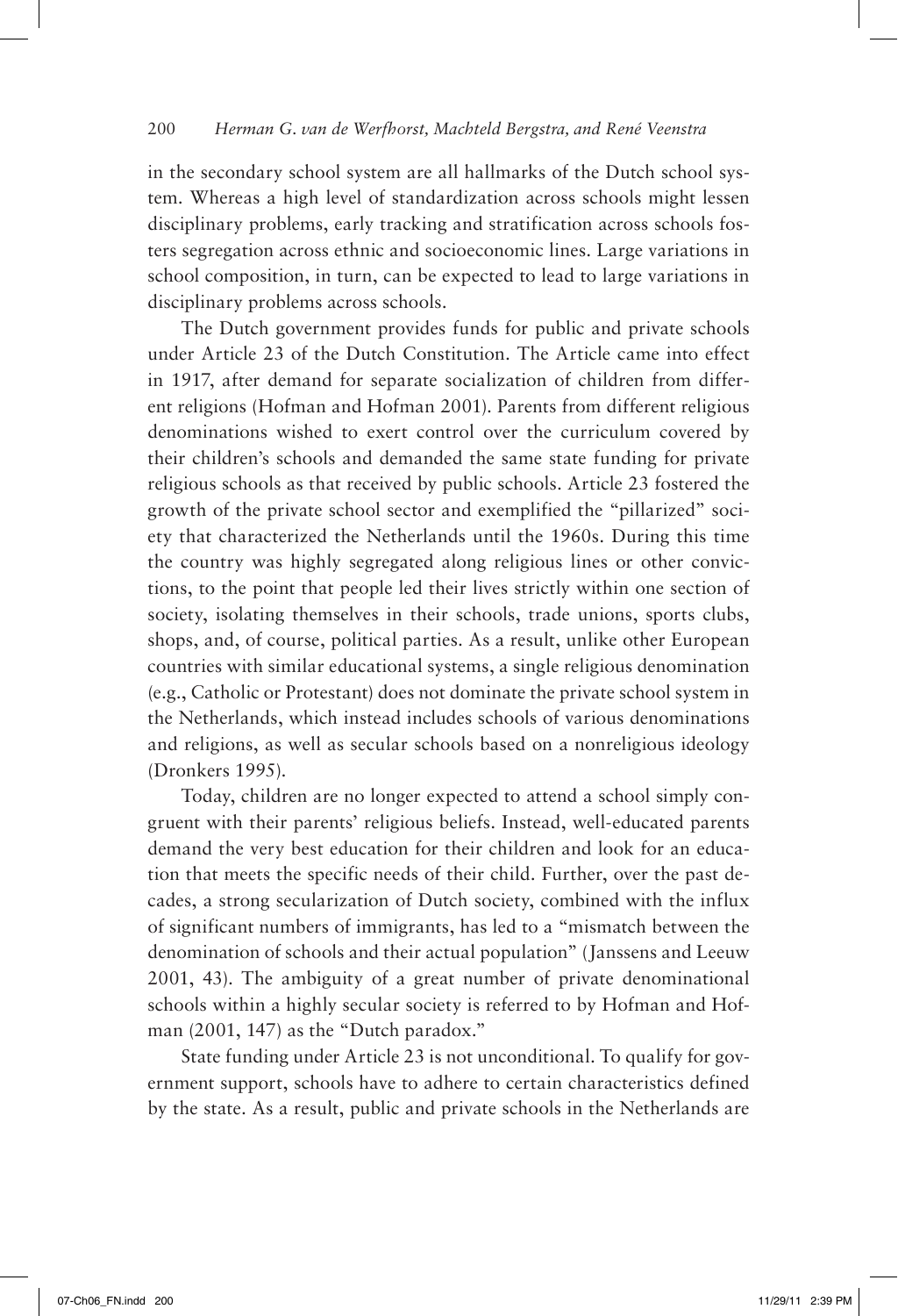subject to strong regulation by the government, and private schools have moved into a "quasi-governmental" sphere (Janssens and Leeuw 2001). Teacher education is controlled by the Ministry of Education, Culture, and Sciences; budgets for schools and universities are nationally determined, as are tuition fees; and salaries of teachers and lecturers follow standardized pay scales. School quality is controlled by the Inspectorate of Education, which monitors school quality.

A major component of the government's educational regulation is the nationally standardized examination administered at the conclusion of primary school (known as the CITO test, for Centraal Instituut voor Toetsontwikkeling, or Central Institute for Test Development), by around 85 percent of all schools on a voluntary basis. The CITO test is highly important in determining the track that students can enter in secondary school. Together with a student's teacher recommendations, this test largely determines which secondary school track a student is admitted to at age 12: prevocational school (or VMBO, four years, preparing for upper secondary vocational school), intermediate general education (HAVO, five years, preparing for tertiary vocational college), or university preparatory (VWO, six years, preparing for university). Many schools offer one or two bridge years, in which usually two, but sometimes all three, programs are combined.

Numerous studies (see, e.g., Crul and Schneider 2009; Crul and Vermeulen 2003) have addressed the effects of tracking on the ethnic and socioeconomic composition of schools and suggest that differentiated educational systems are likely to increase racial/ethnic and class-based educational inequalities (Brunello and Checchi 2007; Entorf and Lauk 2008; Van de Werfhorst and Mijs, 2010). In the Dutch context, the result of early tracking is that students of low socioeconomic status and students of immigrant background are overrepresented at the prevocational track, and students from more advantaged backgrounds are largely in the university preparatory track. However, research also indicates that the social class effect on track placement is lower in schools that use CITO relative to schools that do not (Luyten and Bosker 2004). Despite this, we expect the difference in school composition resulting from a differentiated educational system to influence the distribution of disciplinary problems across tracks, with lower tracks experiencing more disciplinary problems. The variation in school discipline across tracks may, however, be tempered by the standardized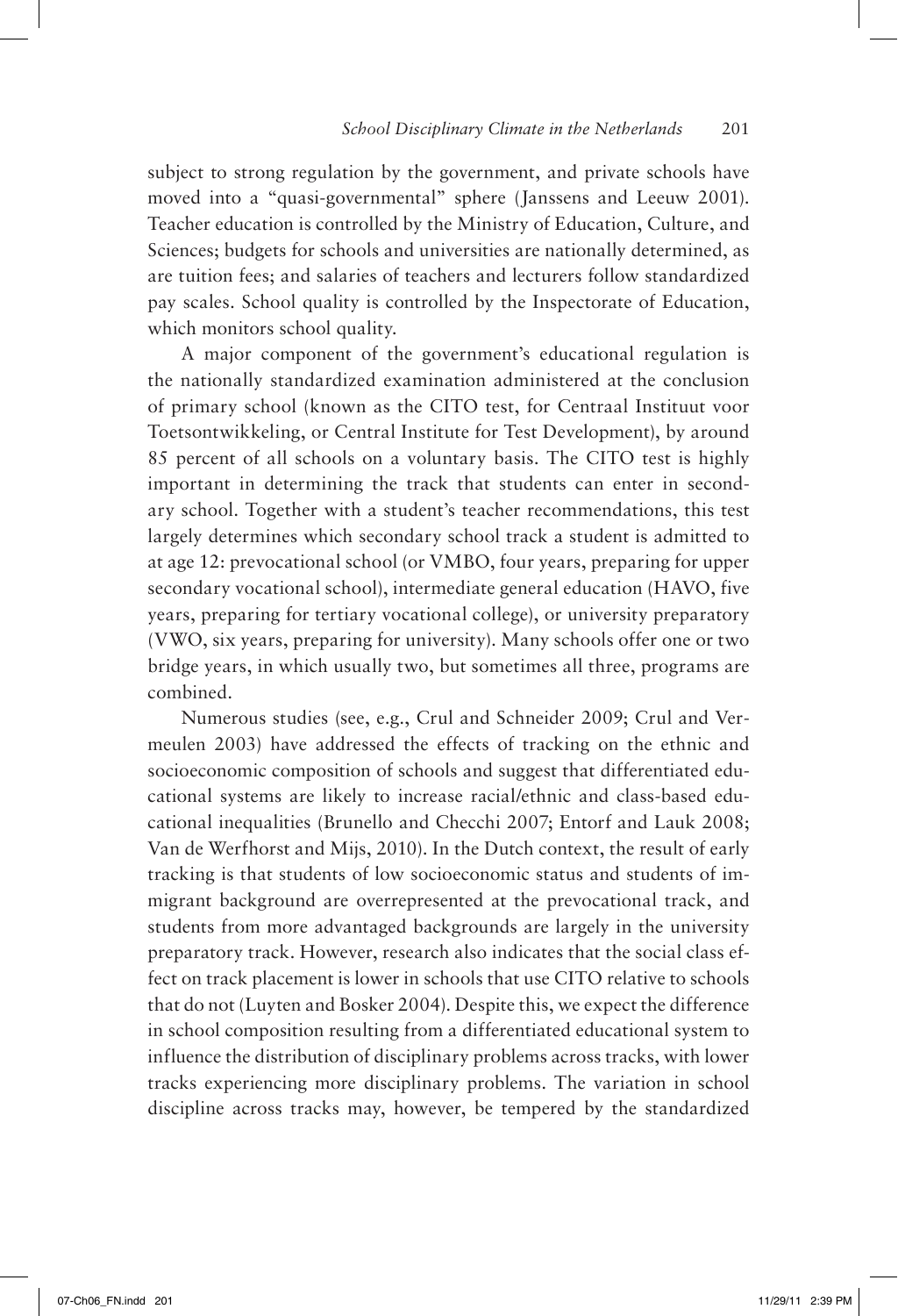nature of the Dutch educational system (reflected in centralized monitoring of every school's performance by the Inspectorate of Education).

#### *Legal Context and Administration of School Discipline*

The formalization of school discipline is strongly linked to the question of who bears responsibility for administering discipline within the school context. Given that in Dutch law only two disciplinary measures are regulated, expulsion and suspension, school discipline is generally not seen as a legal issue in the Netherlands. The law does not prescribe guidelines for appropriate reasons for suspension. However, students may not be suspended for more than one week, and suspensions exceeding one day must be reported to the Inspectorate of Education. In the case of permanent expulsion, the law is slightly stricter: for students younger than 17, the school board must find a new school that is willing to accept the student, the inspectorate must agree to the expulsion, and poor academic achievement may never be the reason for expulsion.

Students have a say in the way school discipline is managed within their own schools. Since 1992 all schools are legally required to draw up a student statute that includes the rights and duties of students. This statute must be approved by student representatives and a committee of parents, teachers, and principals. The national secondary-school student union LAKS (Landelijk Aktie Komitee Studenten, or National Action Committee for Students) provides guidelines for student statutes and informs students of their legal rights.

How schools handle disciplinary problems, both minor and serious, differs between schools and depends on the content of the student statutes drawn up for the individual schools. Disciplinary sanctions often used for minor infractions, such as disturbing class, include a warning, temporary removal from class, contacting the parents, or assigning students to community service (*taakstraf*). More serious infractions incur harsher measures, such as suspension and, in very rare cases, expulsion.

#### compa r ativ e project

This chapter explores the predictors of school disciplinary problems and the impact of school disciplinary climates on student performance. We perform analyses on two datasets, Trends in International Mathematics and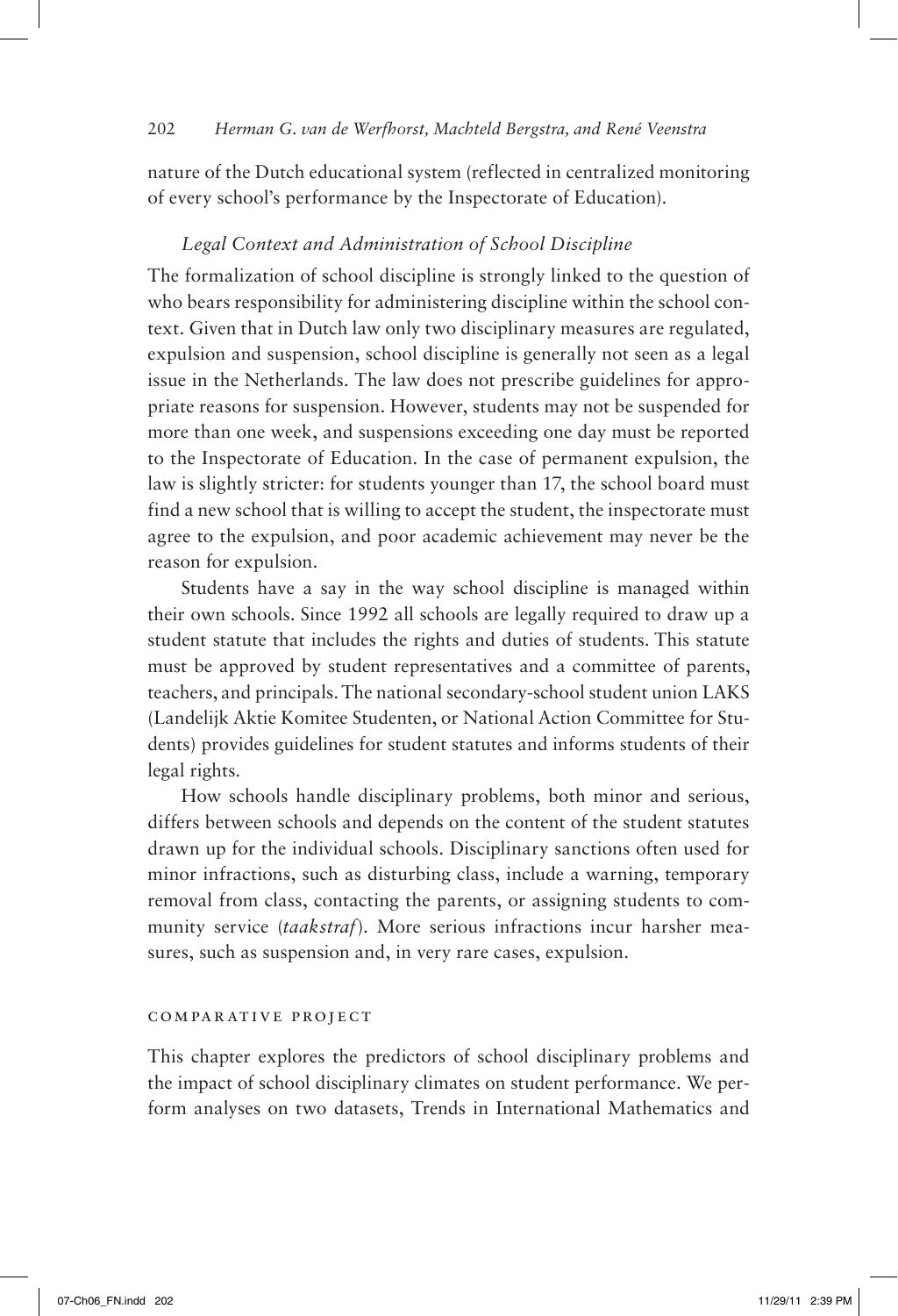Science Study (TIMSS) and Tracking Adolescents' Individual Lives Survey (TRAILS). The TIMSS analysis follows the format of the larger comparative project. In particular, we focus on the incidence of school disciplinary problems as encountered by principals, teachers, and students and on the impact of social origin and school disciplinary climate on educational achievement.

The TRAILS analysis brings in microlevel information on disciplinary and behavioral problems of parents and children and can be seen as an important supplement to the TIMSS analysis on educational performance. This analysis helps us see whether school-level characteristics still matter for educational performance after taking individual and parental misbehavior into account.

#### **ANALYSES**

#### *TIMSS Data*

TIMSS is a survey of eighth grade students conducted in 2003. Following a two-stage sample design, we first randomly draw a sample of schools, and then randomly sample one or more classes. TIMSS includes surveys of students, teachers, and school principals. For the Netherlands, 130 schools participated, of which 90 percent answered the questions on disciplinary measures. Our analysis includes around 2,000 students.

Given the importance of the tracking system in the Dutch context, to the standard variables used in all the chapters we add dummy variables indicating the school track (prevocational, general, or university preparatory) students were following at the time of the survey and the tracks offered by schools. Some schools in the sample offer the prevocational track only, others offer the general and university preparatory tracks, and still others offer all three tracks. Although the standard TIMSS survey does not include questions regarding school tracks, because of its significance in the Dutch context we identify school track by using the Dutch-specific TIMSS data, not the international TIMSS dataset. It should be emphasized that "tracks" in the Dutch context refer to separate school types with a fully differentiated curriculum and examination.

## *Descriptive Statistics*

Reflecting previous findings, the descriptive statistics in Table 6.1 indicate that Dutch students have very high average math and science test scores and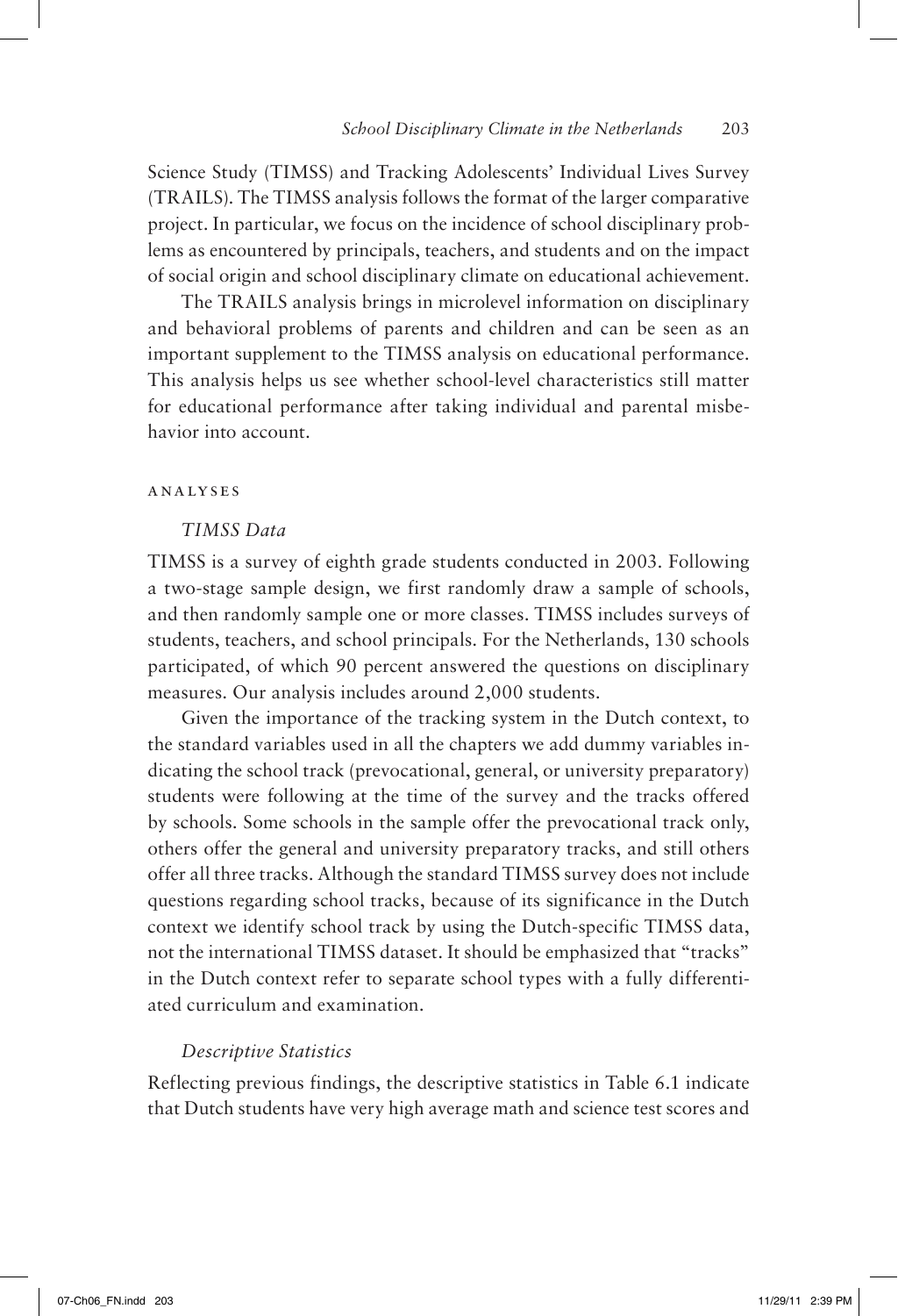|                                                            | Mean      | SE      |
|------------------------------------------------------------|-----------|---------|
| STUDENT CHARACTERISTICS                                    |           |         |
| Male                                                       | 0.508     | 0.5     |
| Age                                                        | 14.248    | 0.517   |
| Immigrant status                                           | 0.069     | 0.254   |
| Highest parental education                                 | 5.5       | 1.684   |
| Number of books in household                               | 3.258     | 1.238   |
| Household size                                             | 4.532     | 1.127   |
| SCHOOL AND COMMUNITY CHARACTERISTICS                       |           |         |
| School and community variables                             |           |         |
| School size (log)                                          | 6.79      | 0.6     |
| School highest grade level                                 | 11.14     | 1.11    |
| Community size                                             | 3.764     | 1.007   |
| School-level student characteristics                       |           |         |
| Male students                                              |           |         |
| 46%-60%                                                    | 0.393     | 0.488   |
| $>60\%$                                                    | 0.204     | 0.403   |
| Immigrant students                                         |           |         |
| $1\% - 10\%$                                               | 0.376     | 0.484   |
| $>10\%$                                                    | 0.284     | 0.451   |
| Average parental education                                 | 5.409     | 0.826   |
| Variation in parental education                            | 0.278     | 0.082   |
| DISCIPLINARY CLIMATE                                       |           |         |
| Principal reports: frequency of disciplinary disengagement | 3.327     | 1.036   |
| Teacher reports: frequency of classroom disruption         | 2.777     | 0.531   |
| Student reports                                            |           |         |
| Victimization incidents, student level                     | 0.468     | 0.262   |
| Victimization incidents, school level                      | 0.466     | 0.762   |
| <b>COGNITIVE PERFORMANCE</b>                               |           |         |
| Math and science test score (combined)                     | 1,080.674 | 120.151 |
| Math score                                                 | 541.069   | 66.876  |
| Science score                                              | 539.604   | 58.585  |

TABLE 6.1 *Descriptive statistics, TIMSS*

n o t e : SE = standard error.

low levels of variability (Micklewright and Schnepf 2007). For instance, the mean math and science score in the Netherlands is sixth highest of the participating countries, with an average score of 1,080 (math and science scores combined). Across the whole TIMSS, only east Asian countries and Flemish Belgium had higher math scores than the Netherlands (Mullis et al. 2004). The dispersion is also known to be among the lowest in all countries (Mullis et al. 2004; Micklewright and Schnepf 2007). The latter is especially remarkable, given that the Dutch educational system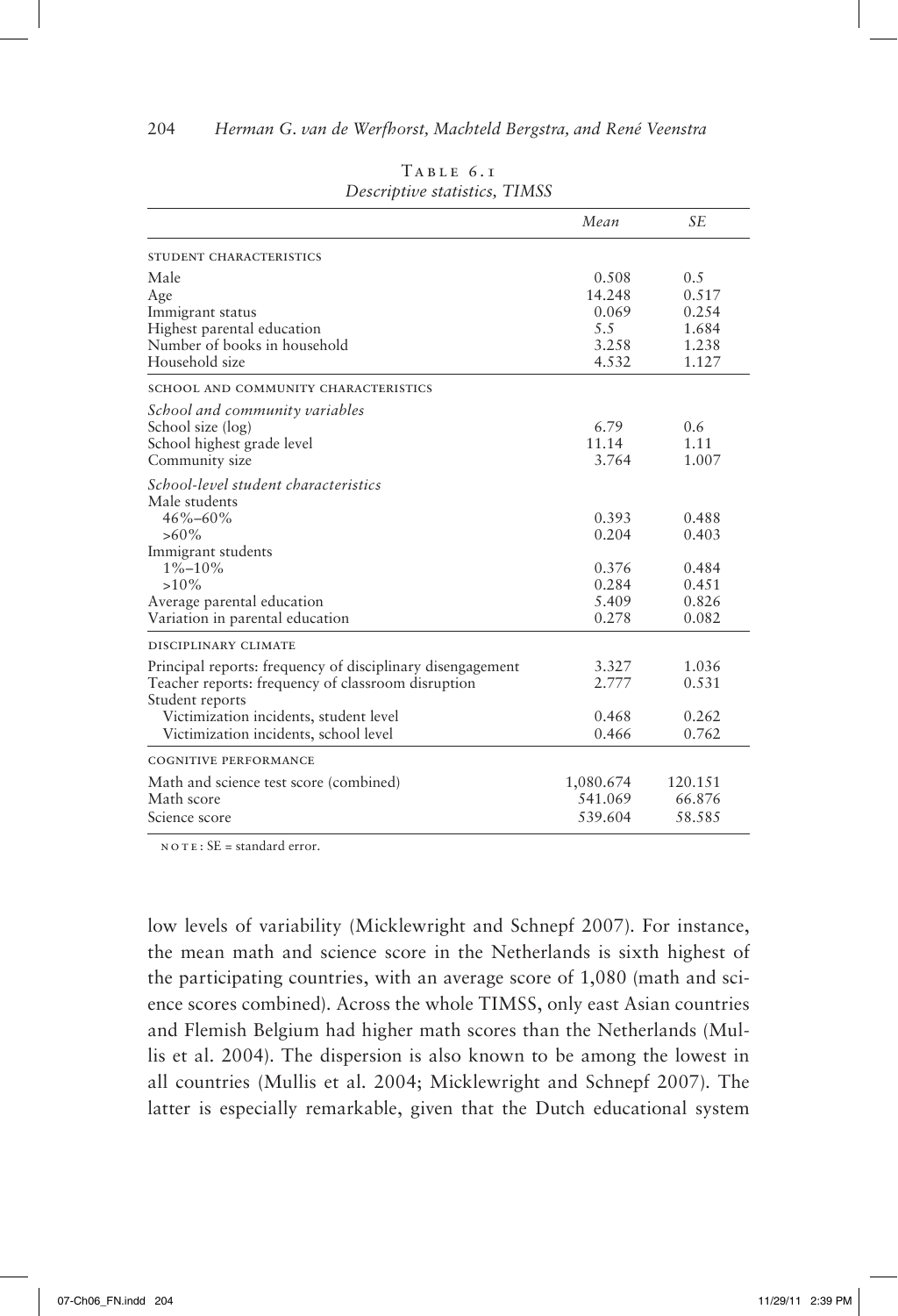begins tracking students at age 12. It has been argued that the relatively high achievement of students in the lower parts of the distribution is caused by national standardized school examinations (Van de Werfhorst and Mijs 2010).

## *Determinants of Disciplinary Climate*

Table 6.2 presents the results of school-level ordinary least squares models regressing disciplinary problems reported by principals, teachers, and students on school-level characteristics. The results suggest that very few school-level characteristics have a significant effect on any of the disciplinary climate variables. Important exceptions are, however, the effects of the types of tracks offered: prevocational (VMBO), general (HAVO), and university preparatory (VWO). Schools that offer only the general and university preparatory tracks are less likely to encounter classroom disruption or student victimization than schools that offer only prevocational training. Schools that offer all three tracks also have fewer disciplinary problems than schools with only a prevocational track. This suggests that students in schools that offer more academically oriented tracks enjoy a school climate with fewer disciplinary problems.

In addition to the significant effects of tracks, schools with higher average parental education face less disciplinary disengagement than schools with less educated parents. Interestingly, the variation in parental education does not significantly affect disciplinary problems, a result that is incongruent with James Coleman and Thomas Hoffer's (1987) thesis that homogeneity in school networks leads to higher performance and lower levels of deviant behavior (see Dijkstra, Veenstra, and Peschar 2004 for the Netherlands). With regard to school composition in terms of gender, schools that are more than 60 percent male experience more classroom disruption (and although only marginally significant, student victimization). Finally, schools with higher percentages of immigrant students have higher rates of student victimization. This is an important finding given that ethnic segregation in education is comparatively high in the Netherlands. We control this effect for the track composition of schools.

## *Effects on School Performance*

Table 6.3 presents multilevel models predicting school performance at the student level. The first model is a standard educational stratification model.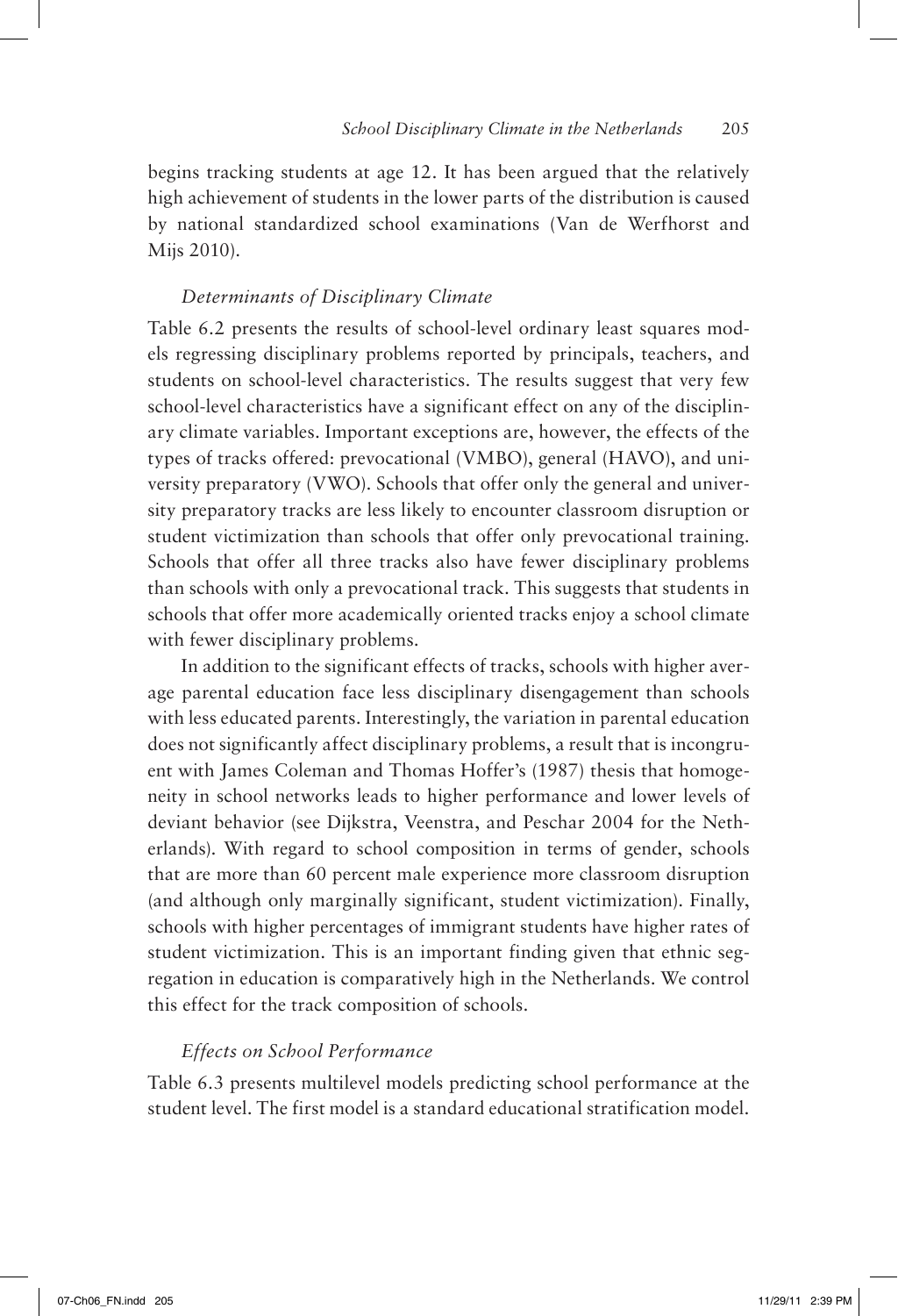| TABLE 6.2                                                                          |
|------------------------------------------------------------------------------------|
| Regression models estimating the effects of school-level variables on disciplinary |
| climate                                                                            |

|                                         | Disciplinary<br>disengagement | Classroom<br>disruption | <i>Student</i><br>victimization |
|-----------------------------------------|-------------------------------|-------------------------|---------------------------------|
| SCHOOL AND COMMUNITY CHARACTERISTICS    |                               |                         |                                 |
| School and community variables          |                               |                         |                                 |
| School size (log)                       | 0.241                         | $-0.0527$               | $-0.103$                        |
|                                         | (0.212)                       | (0.112)                 | (0.0571)                        |
| School highest grade level              | $-0.103$                      | 0.0247                  | 0.0297                          |
|                                         | (0.155)                       | (0.0816)                | (0.0417)                        |
| School tracks offered: general and uni- |                               |                         |                                 |
| versity prep (HAVO/VWO)                 | $-0.676$                      | $-0.422*$               | $-0.305**$                      |
|                                         | (0.398)                       | (0.212)                 | (0.107)                         |
| School tracks offered: prevocational,   |                               |                         |                                 |
| general, and university prep            |                               |                         |                                 |
| (VMBO/HAVO/VWO)                         | $-0.508*$                     | $-0.314*$               | $-0.186*$                       |
|                                         | (0.269)                       | (0.141)                 | (0.0722)                        |
| Community size                          | 0.0623                        | 0.0915                  | 0.021                           |
|                                         | (0.0993)                      | (0.0517)                | (0.0264)                        |
| School-level student characteristics    |                               |                         |                                 |
| Average parental education              | $-0.314*$                     | $-0.0102$               | 0.0329                          |
|                                         | (0.150)                       | (0.0786)                | (0.0402)                        |
| Variation in parental education         | 0.93                          | $-0.695$                | $-0.455$                        |
|                                         | (1.034)                       | (0.545)                 | (0.278)                         |
| STUDENT BODY CHARACTERISTICS            |                               |                         |                                 |
| Male                                    |                               |                         |                                 |
| $46\% - 60\%$                           | 0.00847                       | 0.157                   | 0.0535                          |
|                                         | (0.219)                       | (0.114)                 | (0.0582)                        |
| $>60\%$                                 | $-0.108$                      | $0.296*$                | 0.130                           |
|                                         | (0.250)                       | (0.132)                 | (0.0665)                        |
| <i>Immigrants</i>                       |                               |                         |                                 |
| $1\% - 10\%$                            | $-0.168$                      | 0.0455                  | $0.139*$                        |
|                                         | (0.228)                       | (0.120)                 | (0.0607)                        |
| $>10\%$                                 | 0.126                         | 0.181                   | $0.123*$                        |
|                                         | (0.230)                       | (0.121)                 | (0.0620)                        |
| Intercept                               | $4.353**$                     | $2.795***$              | 0.699                           |
|                                         | (1.338)                       | (0.695)                 | (0.355)                         |
| $R^2$                                   | 0.291                         | 0.235                   | 0.28                            |
| $\overline{N}$                          | 116                           | 117                     | 118                             |

 $N$  o  $T$   $\boldsymbol{\mathrm{E}}$  : Standard errors are in parentheses.

\* *p* < .05; \*\* *p* < .01; \*\*\* *p* < .001.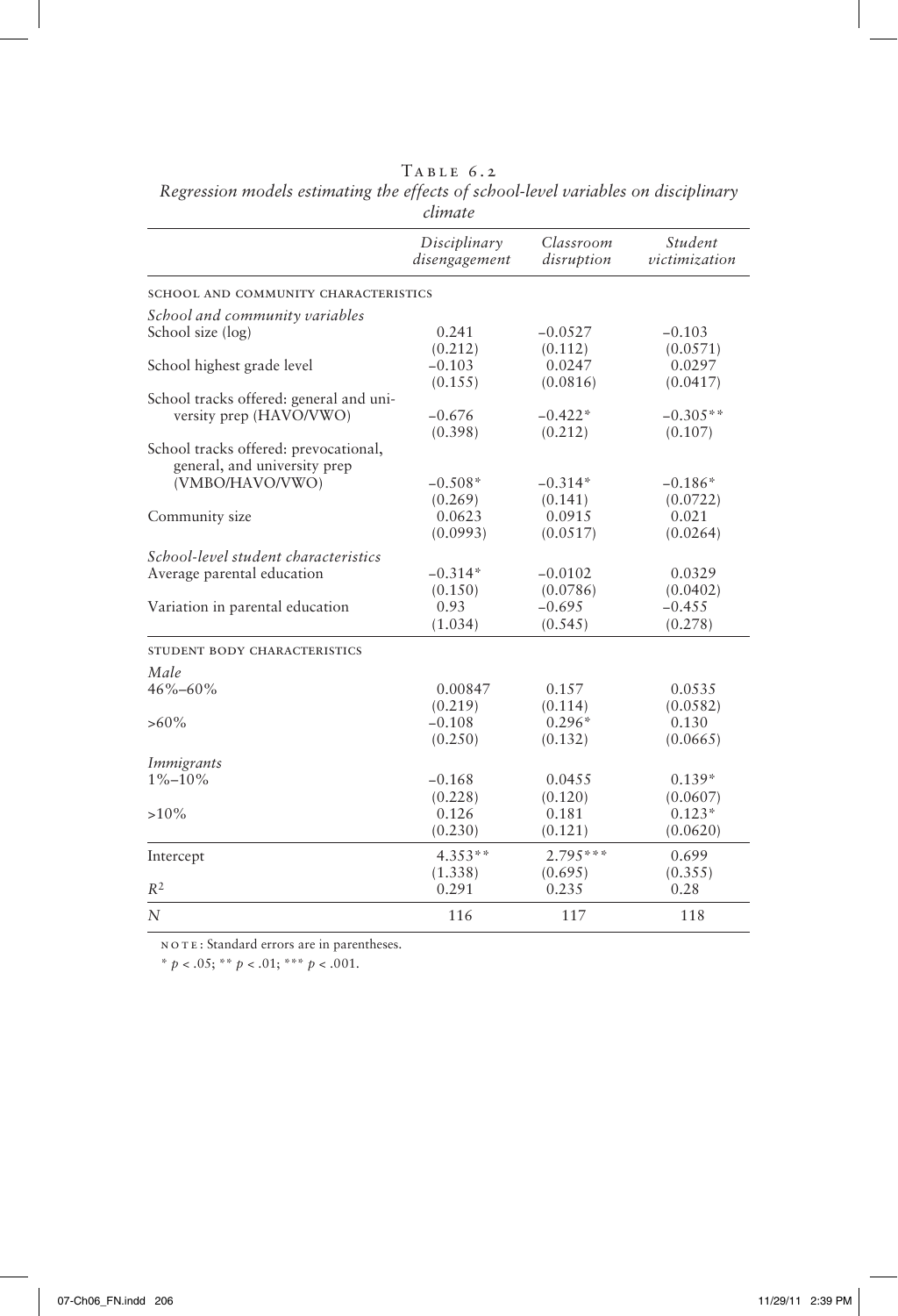|                                              | Model 1     | Model 2     | Model 3     |
|----------------------------------------------|-------------|-------------|-------------|
| STUDENT BACKGROUND                           |             |             |             |
| Male                                         | 32.53***    | 32.99***    | $32.62***$  |
|                                              | (2.478)     | (2.532)     | (2.582)     |
| Age                                          | $-6.539*$   | $-5.280*$   | $-5.067$    |
|                                              | (2.592)     | (2.667)     | (2.694)     |
| Immigrant status                             | $-39.89***$ | -38.89***   | $-38.82***$ |
|                                              | (5.161)     | (5.267)     | (5.363)     |
| Highest parental education                   | 0.994       | 0.498       | 0.481       |
|                                              | (0.832)     | (0.851)     | (0.866)     |
| Number of books in household                 | 5.553***    | 5.719***    | 5.829***    |
|                                              | (1.157)     | (1.173)     | (1.195)     |
| Household size                               | -1.443      | $-1.864$    | $-2.404*$   |
|                                              | (1.145)     | (1.158)     | (1.180)     |
| School track: general (HAVO)                 | 66.62***    | 51.39***    | $50.42***$  |
|                                              | (6.769)     | (6.941)     | (7.013)     |
| School track: university prep (VWO)          | $106.1***$  | 86.01***    | 84.36***    |
|                                              | (7.979)     | (8.469)     | (8.513)     |
| SCHOOL AND COMMUNITY CHARACTERISTICS         |             |             |             |
| School size (log)                            |             | $-9.287$    | $-9.824$    |
|                                              |             | (10.89)     | (10.69)     |
| School highest grade level                   |             | 12.40       | 10.45       |
|                                              |             | (6.780)     | (6.742)     |
|                                              |             | $-16.19***$ | $-13.70**$  |
| Community size                               |             | (5.035)     | (5.023)     |
| Male                                         |             |             |             |
| 46%-60%                                      |             | $-5.312$    | $-1.755$    |
|                                              |             | (11.05)     | (10.76)     |
| $>60\%$                                      |             | $-14.63$    | 2.805       |
|                                              |             | (13.38)     | (13.80)     |
| Immigrants                                   |             |             |             |
| $1\% - 10\%$                                 |             | 9.876       | 16.73       |
|                                              |             | (11.51)     | (11.34)     |
| $>10\%$                                      |             | $-17.44$    | $-10.09$    |
|                                              |             | (12.71)     | (12.45)     |
| Average parental education                   |             | $40.53***$  | 39.16***    |
|                                              |             | (7.537)     | (7.669)     |
| Variation in parental education              |             | $-125.7*$   | $-127.6*$   |
|                                              |             | (58.56)     | (58.42)     |
|                                              |             |             |             |
| DISCIPLINARY CLIMATE                         |             |             |             |
| Principal reports: frequency of disciplinary |             |             |             |
| disengagement                                |             |             | $-0.358$    |
|                                              |             |             | (5.091)     |
| Teacher reports: frequency of classroom      |             |             |             |
| disruption                                   |             |             | $-16.69$    |
|                                              |             |             | (9.335)     |
| Student reports                              |             |             |             |
| Victimization incidents, student level       |             |             | $-54.09**$  |
|                                              |             |             | (18.82)     |
|                                              |             |             | (continued) |

#### TABLE  $6.3$ *Hierarchical linear models estimating the effects of student- and school-level characteristics on test score*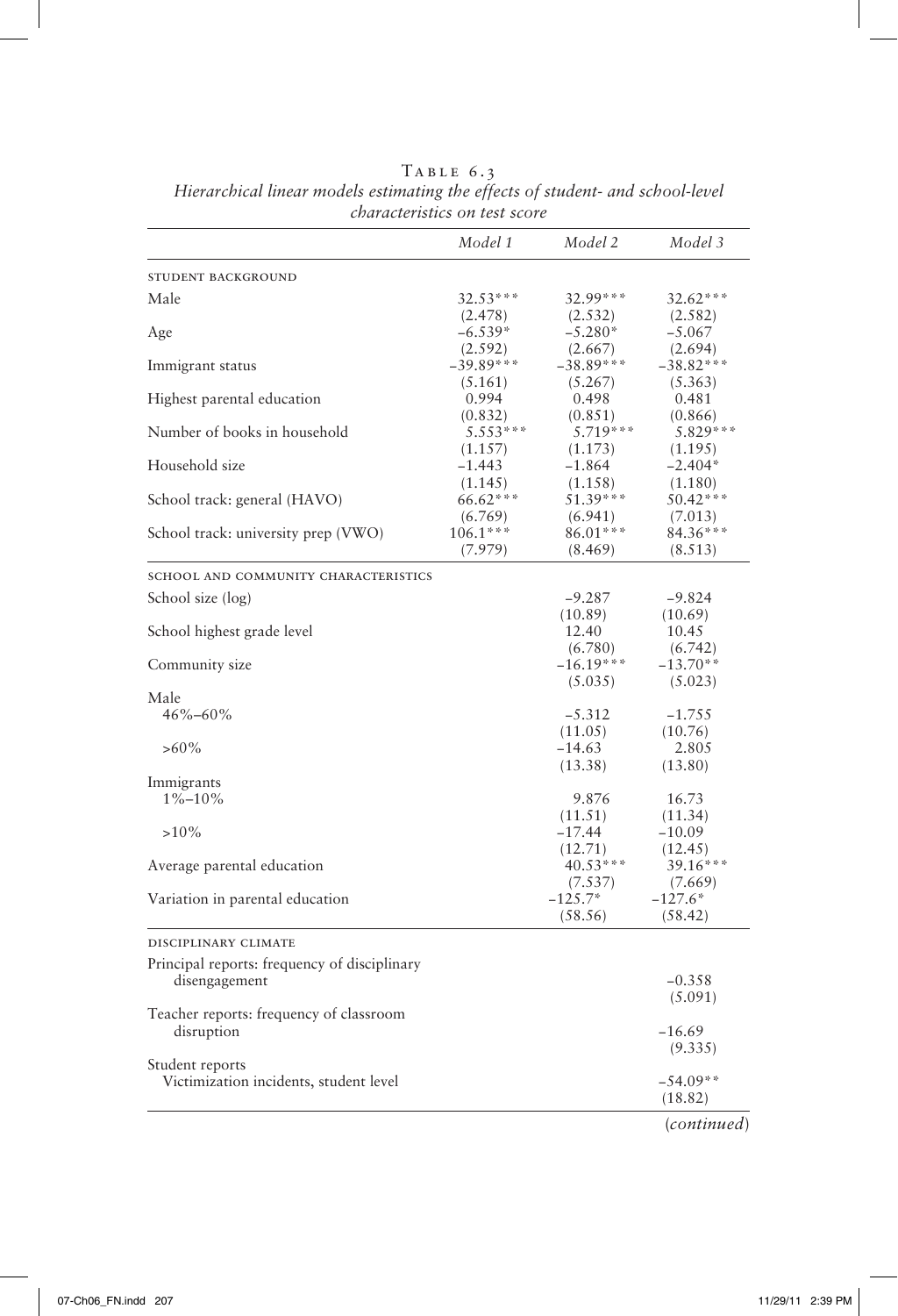|                                        | Model 1          | Model 2          | Model 3             |
|----------------------------------------|------------------|------------------|---------------------|
| Victimization incidents, school level  |                  |                  | $4.097*$<br>(1.760) |
| Intercept                              | $1,091***$       | $900.3***$       | 987.2***            |
| Pseudo $R^2$                           | (38.55)<br>0.287 | (76.43)<br>0.338 | (85.48)<br>0.358    |
| Proportion of variance between schools | 0.614            | 0.466            | 0.443               |
| N                                      | 2,113            | 1,972            | 1,915               |

TABLE 6.3 (continued)

n o t e : Standard errors are in parentheses. Proportion of variance for intercept model is 0.783.  $p^*$  *p* < .05; \*\* *p* < .01; \*\*\* *p* < .001.

The number of books in the household, a measure for a family's socioeconomic status, positively affects academic performance. Remarkably, parental education does not have a significant direct influence after taking into account number of books in the household (see De Graaf, De Graaf, and Kraaykamp 2000; Schütz, Ursprung, and Wössmann 2008 for similar findings). Importantly, though unsurprisingly, there is strong variation in performance between school tracks. Students in the general (HAVO) and academic (VWO) tracks have better test results than students in the prevocational track (VMBO).

Model 2 adds school-level compositional characteristics to Model 1. As would be expected, students score lower in schools that have a higher proportion of students with less educated parents, net of controls for school track differences and family background characteristics. Interestingly, the results also indicate that students in schools with more variation in parental education (more heterogeneous schools) have worse test scores, supporting Coleman and Hoffer's (1987) thesis that school homogeneity is associated with higher achievement. A school's highest grade level has a positive relationship with performance, net of individual track. This means that students at schools that offer an academic track do better than those at schools that do not offer higher-level tracks. This effect of school organization is highly important, as it indicates that academic performance is higher in schools that offer higher-level tracks, even for those not in the highest track themselves. To be clear, the Dutch context is such that even in mixed-track schools the curriculum is completely separate between tracks, meaning that this finding does not result from effects within the class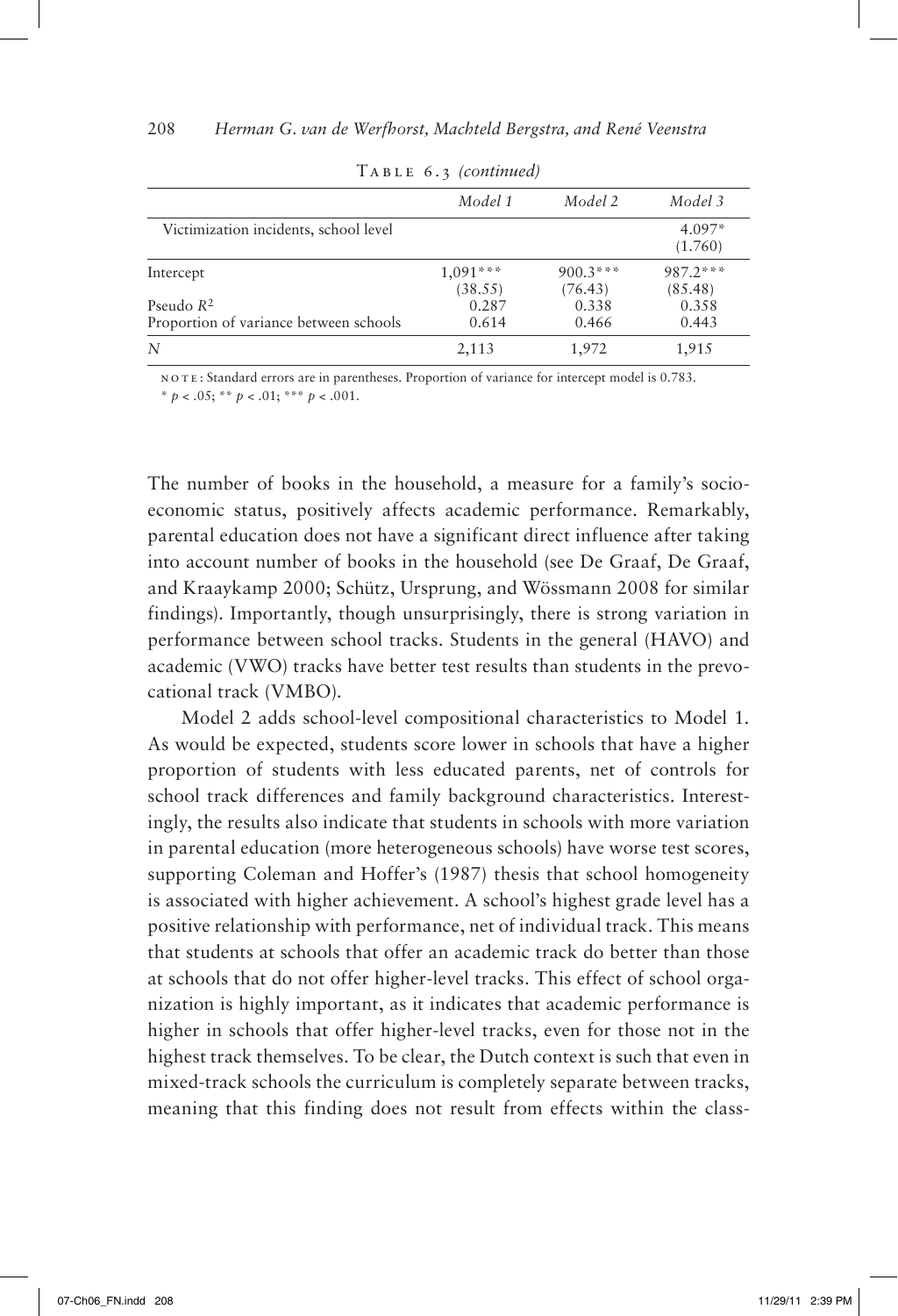room. Finally, adding the school-level characteristics in Model 2 reduces the positive effects of being in general or university preparatory tracks, compared to the prevocational track: the coefficient for the general track decreases by 23 percent, the university preparatory track by 19 percent. Coefficients for the other student-level variables, however, remain about the same in Model 2.

Model 3 adds the central variables of this study to Model 2, those measuring the school disciplinary climate. The results suggest that student reports of the frequency of victimization incidents at both the student and school level predict student performance. However, the results are paradoxical: although the student-level measure of victimization predicts lower test scores, as would be expected, more student victimization at the school level predicts *higher* test scores (holding constant individual victimization). Finally, frequency of classroom disruption negatively predicts test score, although the effect is only marginally significant. Model 3 also suggests that the other school-level variables have very small or nonsignificant effects. In sum, although we have to be cautious about the causality between disciplinary climate and academic performance, it is noteworthy that the two are related in the Netherlands.

Among the student-level variables, school track continues to exert a significant effect on test scores, and the addition of the disciplinary measures decreases the coefficients only minimally. This suggests that disciplinary climates are not strong mediators of school track effects. This is also supported by the small change in the percentage of unexplained variance across schools, which decreases only slightly, from 47 to 44 percent of the total unexplained variance.

## *TRAILS Data*

To supplement our analyses based on comparative international data provided by TIMSS, we conduct additional analyses focusing on the effects of social background on school achievement, as mediated by behavioral problems of children and their parents. TRAILS, being a prospective cohort study of Dutch preadolescents and following students every two to three years until they reach age 24, has a number of advantages over TIMSS. First, the TRAILS data include detailed information about misbehavior of students. Such information is important to ensure that a relationship between school-level disciplinary problems and academic achievement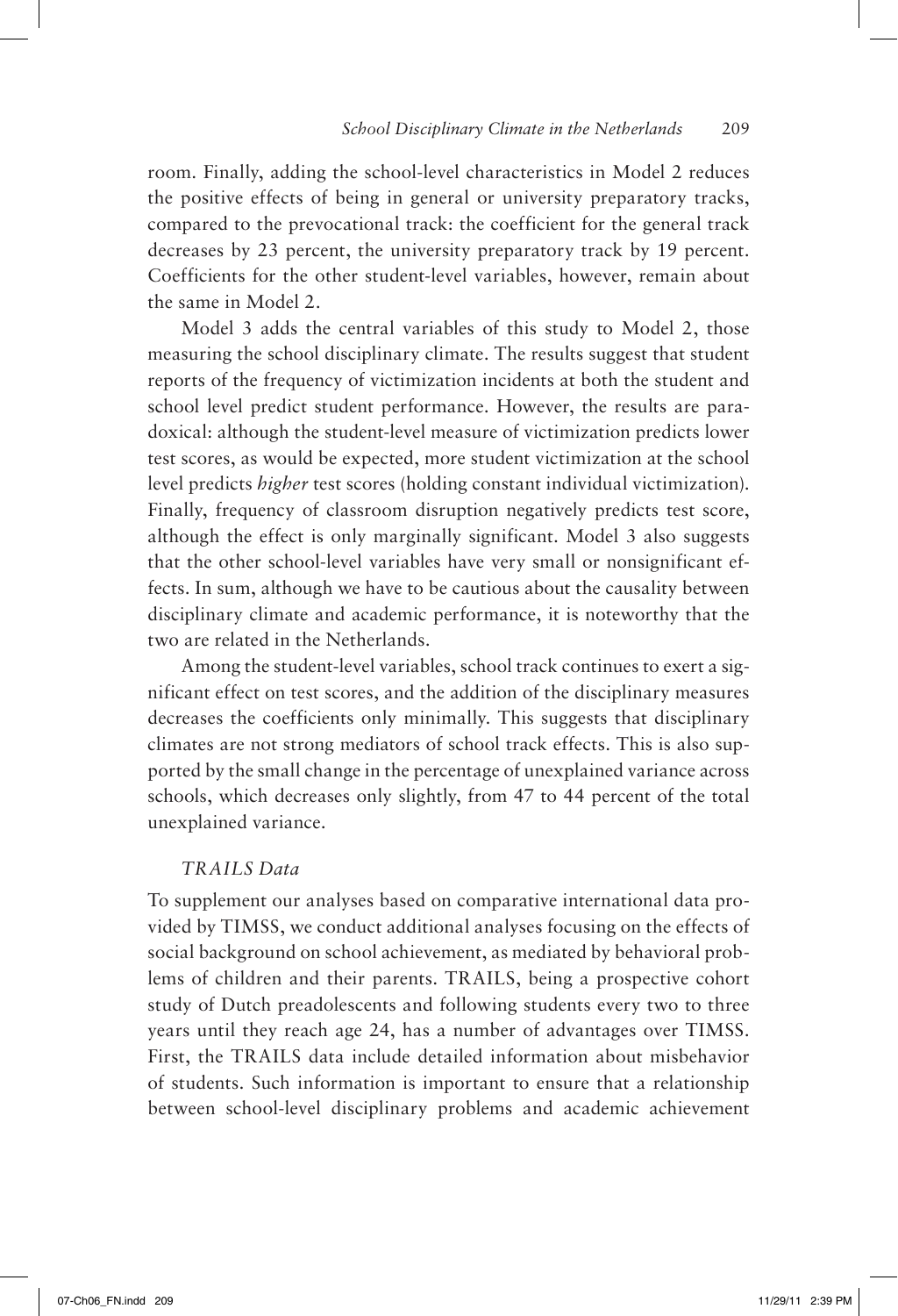is not an aggregation of purely individual effects. Second, in addition to students' disciplinary problems, the data include information about parental behavior that may cause student disciplinary problems and lowered achievement, including parental drug use and psychological problems. Third, the longitudinal character of the data allows us to investigate more thoroughly the causal relationship between disciplinary problems and academic achievement.

The TRAILS target sample included 10- to 12-year-olds, drawn from five rural and urban municipalities in the north of the Netherlands (thus excluding the largest cities, in the west). For a detailed description of the sampling procedure and methods, see A. F. De Winter and colleagues (2005). Along with students, parents and teachers were asked to fill out questionnaires. For the purpose of our analysis we use data from the base (2001–2002) and second wave (2003–2004) of the survey. Students with missing values on any of the independent variables at the individual level (the two measures of parental disorders) and schools missing values on any of the school-level variables (disciplinary measures reported by teachers) are excluded from the sample, resulting in a final analysis sample of 1,977 out of the original 2,230.

## MEASURES, ANALYTIC STRATEGY, AND DESCRIPTIVE STATISTICS

## *Student-Level Measures*

We include three measures of student misbehavior in our analyses. General student misbehavior is defined as deviance that is not school related, from smoking and drinking to fighting on the street and starting fires. Schoolsafety-related misbehavior consists of fighting at school and destroying school property. School-nonsafety-related misbehavior includes truancy and removal from the classroom by the teacher. For reasons of interpretation, we *z* standardize all three measures of student misbehavior.

Other independent variables at the individual level include controls for gender and age and a standardized index of socioeconomic status comprising parental educational level and income, and two measures of parental disorders. These two measures were originally constructed by Ormel et al. (2005, 1828) and represent a count of the number of lifetime disorders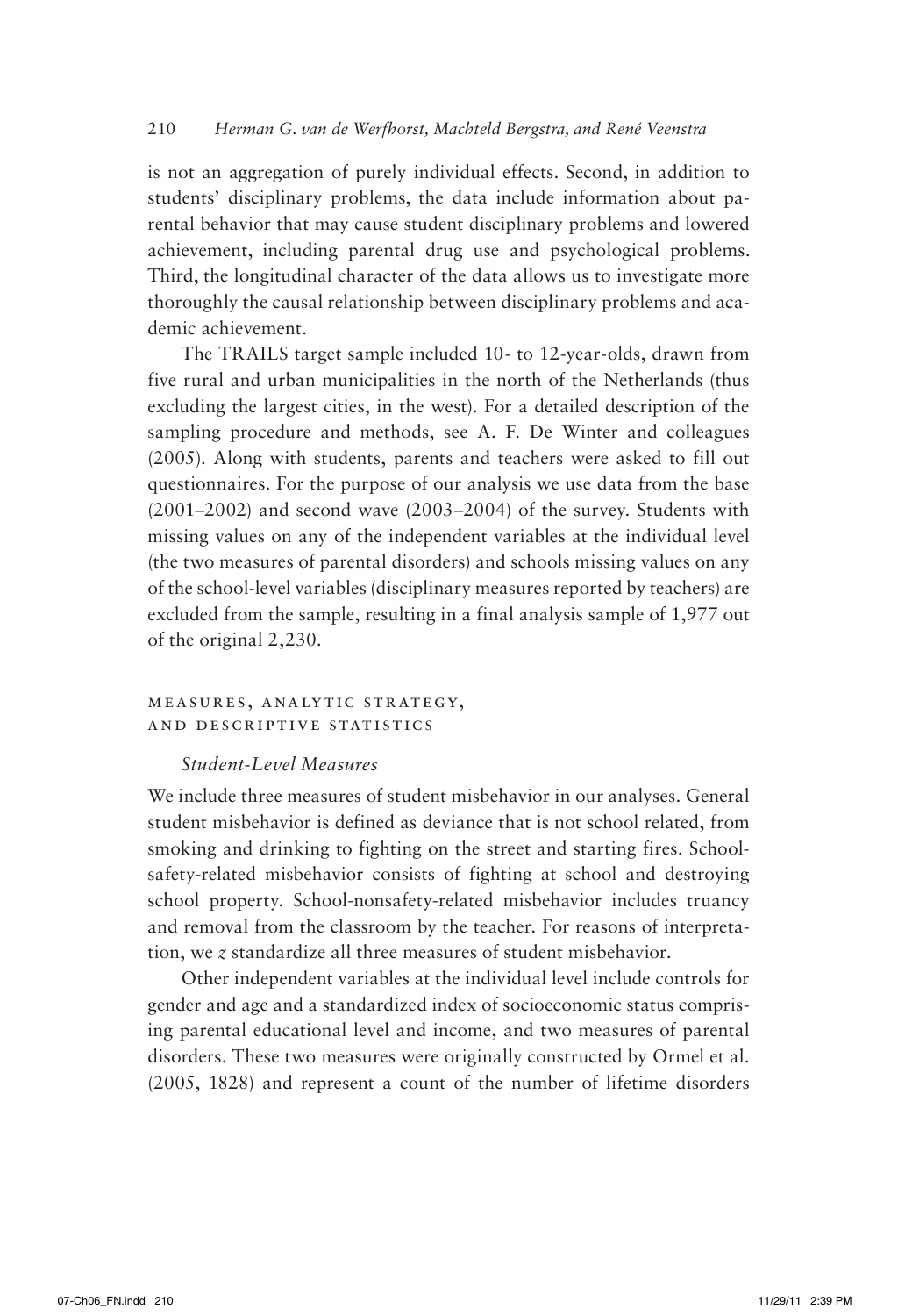within each domain as reported by respondents' biologic parents. Internal disorders include depression and anxiety, and external disorders include substance dependence and antisocial behavior. Factor analysis conducted on all reported behaviors confirmed the existence of two domains, highly similar to those constructed by the researchers. Finally, student academic performance is a scale combining teacher perceptions of the student's eagerness to learn; punctuality; and results on math, science, geography, and Dutch- and foreign-language tests.

# *School-Level Measures*

To create school-level variables, we aggregate measures of teacher estimates of the disciplinary climate at schools, using their judgment of the frequency of delinquency and the prevalence of aggressive behavior of individual students (ranging from 0 to 4, with higher scores indicating higher prevalence). The TRAILS questionnaire defines aggressive behavior as often being involved in fights, bullying other students, disrupting the class, and threatening others. Delinquent behavior includes lying or deceiving, skipping school, and using alcohol or drugs. We create school-level versions of the student misbehavior variables by calculating the mean of the student-level measures by school. Furthermore, we include the percentage of male students, the percentage of immigrants, and the percentage of students from economically disadvantaged backgrounds in the models. A student is assigned a low economic status if he or she scored 1 standard deviation or more below the average socioeconomic status.

## *Analytic Strategy*

We conduct two series of analyses, starting with a hierarchical linear model (HLM) with three types of student behavior as outcome variables: general misbehavior, school-safety-related misbehavior and school-nonsafety-related misbehavior. These models regress the student-level misbehavior measures from the second wave of data on student and school characteristics from the first wave of data. We follow these models with HLMs regressing academic performance from the second wave of data on student and school characteristics from the first wave of data. In both HLMs we use standardized measures for all scaled variables, including the student misbehavior variables and academic performance.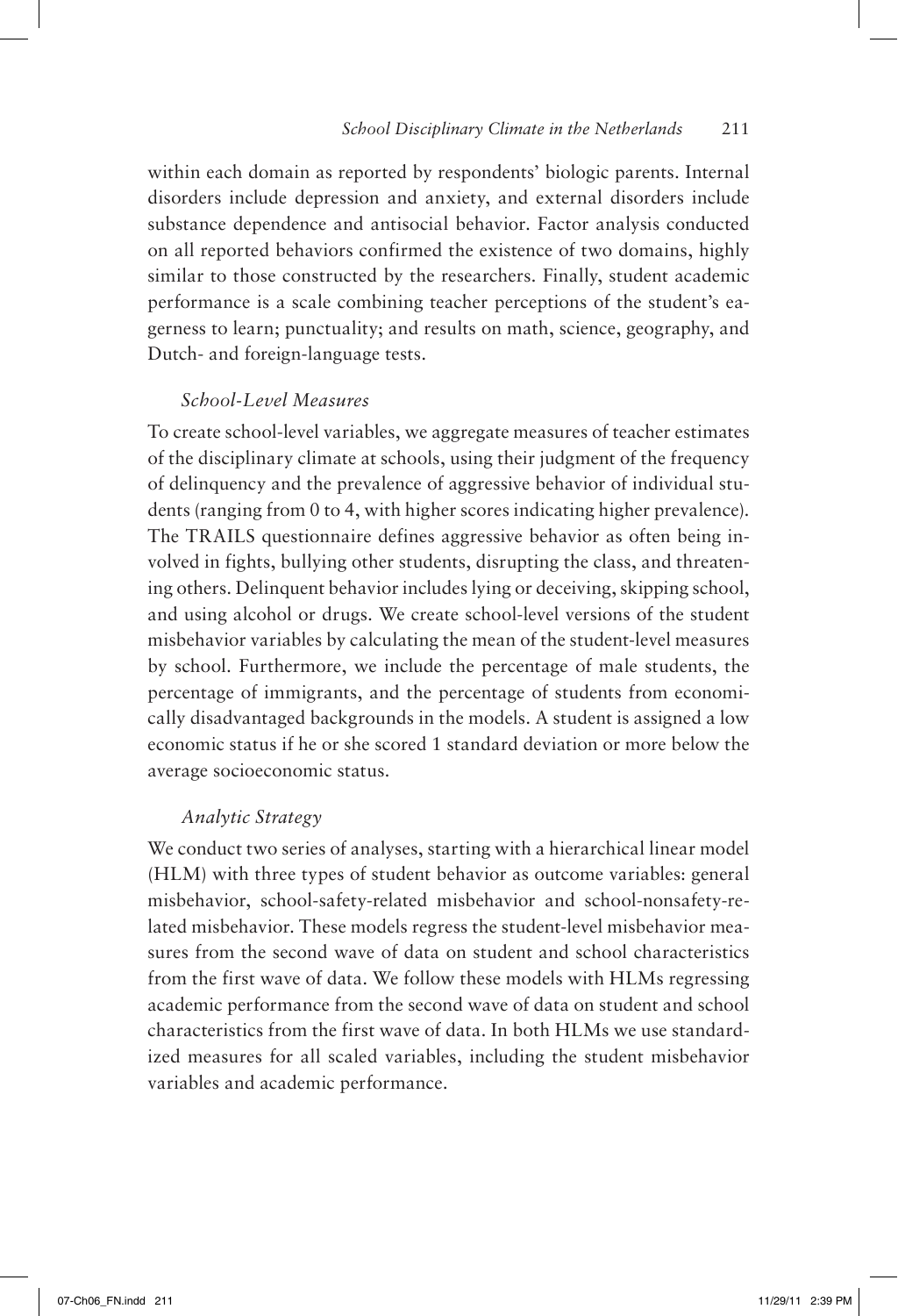|                                                     | Mean     | SЕ    |
|-----------------------------------------------------|----------|-------|
| <b>BACKGROUND VARIABLES</b>                         |          |       |
| Male                                                | 0.484    | 0.499 |
| Age $(t1)$                                          | 11.127   | 0.531 |
| Socioeconomic status                                | 0.065    | 0.801 |
| Parental disorder: depression and anxiety           | 0.556    | 0.799 |
| Parental disorder: drug use and antisocial behavior | 0.142    | 0.424 |
| STUDENT BODY CHARACTERISTICS                        |          |       |
| Teacher estimates: aggressive behavior              | 0.607    | 0.387 |
| Teacher estimates: delinquent behavior              | 0.264    | 0.273 |
| Percentage of male students                         | 0.486    | 0.138 |
| Percentage of immigrant students                    | 0.125    | 0.132 |
| Percentage of economically disadvantaged students   | 0.184    | 0.174 |
| <b>STUDENT MISBEHAVIOR</b>                          |          |       |
| General misbehavior (t1)                            | $\Omega$ | 1     |
| School-nonsafety-related misbehavior (t1)           | $\Omega$ | 1     |
| School-safety-related misbehavior (t1)              | $\Omega$ | 1     |
| General misbehavior (t2)                            | $\Omega$ | 1     |
| School-nonsafety-related misbehavior (t2)           | $\theta$ | 1     |
| School-safety-related misbehavior (t2)              | $\theta$ | 1     |
| <b>ACADEMIC PERFORMANCE</b>                         |          |       |
| Academic performance (t1)                           | $\Omega$ | 1     |
| Academic performance (t2)                           | 0        | 1     |
|                                                     |          |       |

|                                                                       | TABLE 6.4 |  |  |
|-----------------------------------------------------------------------|-----------|--|--|
| Descriptive statistics, Tracking Adolescents' Individual Lives Survey |           |  |  |

n o t e : SE = standard error. The first wave of data (t1) was collected in 2001–2002 (children ages 10–12). The first follow-up (t2) was two years later.

## *Descriptive Statistics*

Table 6.4 presents descriptive statistics for the TRAILS sample. The means suggest that, among parents, internal disorders such as depression and anxiety are more prevalent than parental misbehavior such as drug use and antisocial behavior. As one might expect, teachers report aggressive behavior, defined as fights, bullying, or class disruption, more often than delinquent behavior, which includes more serious misbehavior such as drug use and skipping class.

## DETERMINANTS OF DISCIPLINARY CLIMATE

Table 6.5 reports the effects of social background, parental disorders, and misbehavior and school characteristics on the three measures of student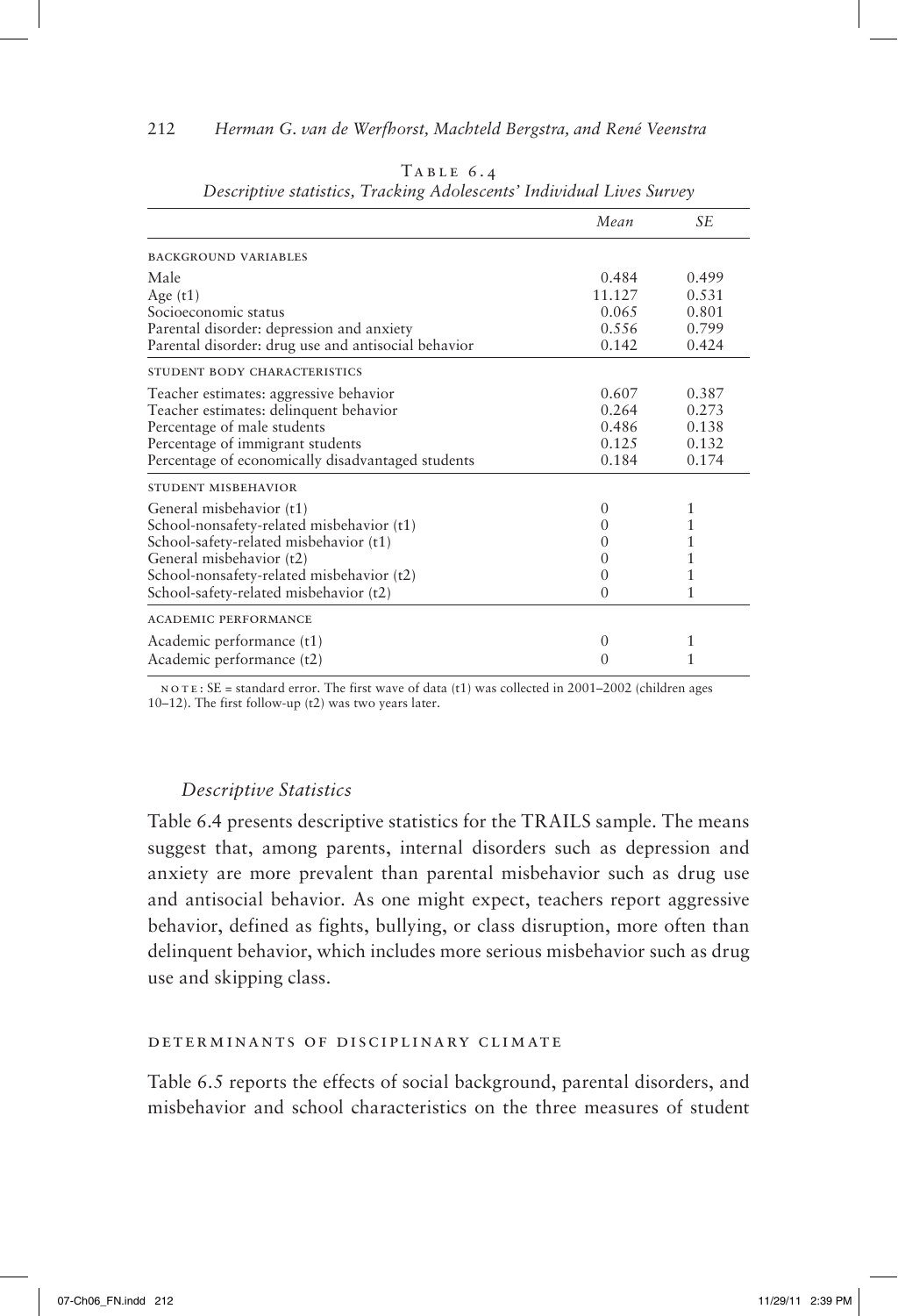| Hierarchical linear models estimating the effects of student- and school-level characteristics on measures of misbehavior |                              |                                       |                                                                    |                        |                                                                                         |                                                                                    |                                                                                    |                                             |                                                                                       |
|---------------------------------------------------------------------------------------------------------------------------|------------------------------|---------------------------------------|--------------------------------------------------------------------|------------------------|-----------------------------------------------------------------------------------------|------------------------------------------------------------------------------------|------------------------------------------------------------------------------------|---------------------------------------------|---------------------------------------------------------------------------------------|
|                                                                                                                           |                              | GENERAL MISBEHAVIOR                   |                                                                    |                        | SCHOOL-SAFETY-RELATED<br>MISBEHAVIOR                                                    |                                                                                    |                                                                                    | SCHOOL-NONSAFETY-RELATED<br>MISBEHAVIOR     |                                                                                       |
|                                                                                                                           | Model 1                      | Model 2                               | Model 3                                                            | Model 1                | Model 2                                                                                 | Model 3                                                                            | Model 1                                                                            | Model 2                                     | Model 3                                                                               |
| BACKGROUND VARIABLES                                                                                                      |                              |                                       |                                                                    |                        |                                                                                         |                                                                                    |                                                                                    |                                             |                                                                                       |
| Male                                                                                                                      | $0.392***$                   | $0.390***$                            | $0.403***$                                                         | $0.166***$             | $0.168***$                                                                              | $0.185***$                                                                         | $0.479***$                                                                         | $0.481***$                                  | $0.495***$                                                                            |
|                                                                                                                           | (0.048)                      | $(0.048)$<br>0.078<br>0.048)<br>0.048 | (0.050)                                                            | $^{(0.047)}_{0.146**}$ |                                                                                         |                                                                                    |                                                                                    |                                             |                                                                                       |
| Age                                                                                                                       | 0.086                        |                                       | $\begin{array}{c} 0.077 \\ (0.050) \\ -0.149*** \end{array}$       |                        |                                                                                         |                                                                                    |                                                                                    | $(0.046)$<br>0.038<br>$(0.047)$<br>-0.089** |                                                                                       |
|                                                                                                                           | $(0.048)$<br>-0.156***       |                                       |                                                                    | $(0.055)$<br>-0.079*   |                                                                                         |                                                                                    |                                                                                    |                                             |                                                                                       |
| Socioeconomic status                                                                                                      | (0.035)                      | (0.035)                               | (0.038)                                                            | (0.035)                | $\begin{array}{c} (0.047) \\ 0.137^{*} \\ 0.054) \\ -0.053 \\ \hline 0.033 \end{array}$ | $\begin{array}{c} (0.048) \\ (0.146** \\ (0.054) \\ (0.054) \\ -0.069 \end{array}$ | $\begin{array}{c} (0.046) \\ 0.046 \\ (0.048) \\ (0.048) \\ -0.114*** \end{array}$ | (0.034)                                     | $\begin{array}{l} (0.048) \\ 0.030 \\ 0.046) \\ -0.086^* \\ \hline 0.036 \end{array}$ |
| School track:                                                                                                             |                              |                                       |                                                                    |                        |                                                                                         |                                                                                    |                                                                                    |                                             |                                                                                       |
| general (HAVO)                                                                                                            | $-0.074$                     |                                       |                                                                    |                        |                                                                                         |                                                                                    |                                                                                    |                                             |                                                                                       |
|                                                                                                                           | (0.064)                      | $-0.074$<br>(0.064)                   | $-0.080$<br>(0.066)                                                | $-0.148*$<br>(0.064)   | $-0.142*$<br>(0.064)                                                                    | $-0.151*$<br>(0.064)                                                               | $-0.112$<br>(0.062)                                                                | $-0.104$<br>(0.062)                         | $-0.104$<br>(0.062)                                                                   |
| School track:                                                                                                             |                              |                                       |                                                                    |                        |                                                                                         |                                                                                    |                                                                                    |                                             |                                                                                       |
| university prep (VW                                                                                                       | $-0.184**$                   | $-0.177**$                            | $-0.169**$                                                         | $-0.157*$<br>(0.062)   | $-0.146$ *<br>(0.062)                                                                   | $-0.152$ * $(0.062)$                                                               | $-0.152*$                                                                          | $-0.143*$<br>(0.060)                        | $-0.138*$<br>(0.060)                                                                  |
|                                                                                                                           | (0.063)                      | (0.062)                               | (0.064)                                                            |                        |                                                                                         |                                                                                    |                                                                                    |                                             |                                                                                       |
| Parental disorder: depression                                                                                             |                              |                                       |                                                                    |                        |                                                                                         |                                                                                    |                                                                                    |                                             |                                                                                       |
| and anxiety                                                                                                               |                              | $-0.058$                              | $-0.055$                                                           |                        | $-0.033$                                                                                | $-0.032$<br>(0.030)                                                                |                                                                                    | 0.001                                       | $\begin{array}{c} 0.006 \\ (0.030) \end{array}$                                       |
|                                                                                                                           |                              | (0.031)                               | (0.031)                                                            |                        | (0.030)                                                                                 |                                                                                    |                                                                                    | (0.030)                                     |                                                                                       |
| Parental disorder: drug use                                                                                               |                              |                                       |                                                                    |                        |                                                                                         |                                                                                    |                                                                                    |                                             |                                                                                       |
| and antisocial behavior                                                                                                   |                              | $0.200**$                             | $0.195***$                                                         |                        | $0.294***$                                                                              | $0.292***$                                                                         |                                                                                    | $0.243***$                                  | $0.235***$                                                                            |
|                                                                                                                           |                              | (0.064)                               | (0.064)                                                            |                        | (0.061)                                                                                 | (0.061)                                                                            |                                                                                    | (0.060)                                     | (0.060)                                                                               |
| STUDENT BODY CHARACTI                                                                                                     | ERISTICS (TEACHER ESTIMATES) |                                       |                                                                    |                        |                                                                                         |                                                                                    |                                                                                    |                                             |                                                                                       |
| Aggressive behavior                                                                                                       |                              |                                       |                                                                    |                        |                                                                                         |                                                                                    |                                                                                    |                                             | 0.060                                                                                 |
|                                                                                                                           |                              |                                       | $\begin{array}{c} 0.143 \\ 0.093) \\ -0.033 \\ 0.127) \end{array}$ |                        |                                                                                         | $\begin{array}{c} 0.057 \\ 0.106) \\ 0.078 \end{array}$                            |                                                                                    |                                             | $\begin{array}{c} (0.086) \\ 0.130 \end{array}$                                       |
| Delinquent behavior                                                                                                       |                              |                                       |                                                                    |                        |                                                                                         |                                                                                    |                                                                                    |                                             |                                                                                       |
|                                                                                                                           |                              |                                       |                                                                    |                        |                                                                                         | (0.147)                                                                            |                                                                                    |                                             | (0.117)                                                                               |
| Percentage of male students                                                                                               |                              |                                       | $-0.272$                                                           |                        |                                                                                         | $-0.463$                                                                           |                                                                                    |                                             | $-0.303$                                                                              |
|                                                                                                                           |                              |                                       | (0.210)                                                            |                        |                                                                                         | (0.241)                                                                            |                                                                                    |                                             | (0.191)                                                                               |
|                                                                                                                           |                              |                                       |                                                                    |                        |                                                                                         |                                                                                    |                                                                                    |                                             | $_{(continued)}$                                                                      |

TABLE  $6.5$ TABLE 6.5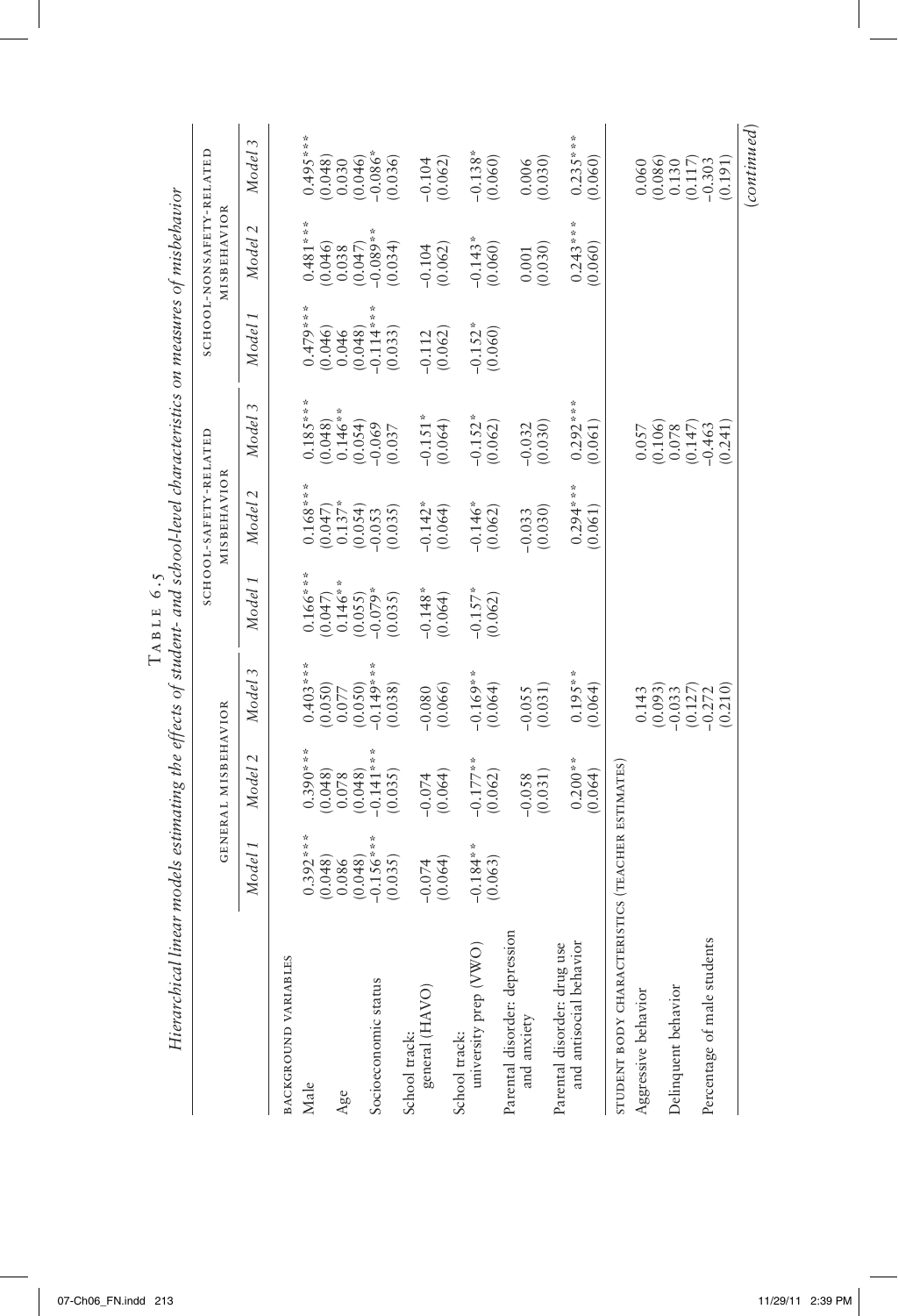|                                                                                             |                    |                                  |                                  | TABLE $6.5$ (continued)             |                                                 |                               |                      |                                         |                          |
|---------------------------------------------------------------------------------------------|--------------------|----------------------------------|----------------------------------|-------------------------------------|-------------------------------------------------|-------------------------------|----------------------|-----------------------------------------|--------------------------|
|                                                                                             |                    | GENERAL MISBEHAVIOR              |                                  |                                     | SCHOOL-SAFETY-RELATED<br>MISBEHAVIOR            |                               |                      | SCHOOL-NONSAFETY-RELATED<br>MISBEHAVIOR |                          |
|                                                                                             | Model 1            | Model 2                          | Model 3                          | Model 1                             | Model 2                                         | $Model\,3$                    | Model 1              | Model 2                                 | Model 3                  |
| Percentage of students with<br>immigrant status                                             |                    |                                  | $\frac{0.308}{(0.227)}$          |                                     |                                                 | (0.260)<br>0.121              |                      |                                         | $0.372$<br>(0.209)       |
| disadvantaged students<br>Percentage of economically                                        |                    |                                  | (0.196)<br>$-0.219$              |                                     |                                                 | (0.214)<br>$-0.325$           |                      |                                         | (0.180)<br>$-0.130$      |
| Intercept                                                                                   | $-1.063*$          |                                  |                                  |                                     | $-1.564**$                                      |                               | $-0.694$             | $-0.639$                                |                          |
| Pseudo R <sup>2</sup>                                                                       | $(0.537)$<br>0.096 | $-0.965$<br>$(0.535)$<br>$0.102$ | $-0.910$<br>$(0.558)$<br>$0.094$ | $\frac{-1.644**}{(0.610)}$<br>0.091 | $\begin{array}{c} (0.606) \\ 0.096 \end{array}$ | $-1.456*$<br>(0.599)<br>0.097 | $(0.529)$<br>$0.096$ | $\frac{(0.521)}{0.097}$                 | $\frac{-0.510}{(0.517)}$ |
| Proportion of variance<br>between schools                                                   | 0.006              | 0.006                            | 0.012                            | 0.063                               | 0.062                                           | 0.049                         | 0.014                | 0.011                                   | 0.005                    |
| z                                                                                           | 1,632              | 1,632                            | 1,632                            | 1,681                               | 1,681                                           | 1,681                         | 1,695                | 1,695                                   | 1,695                    |
| ੋਂ<br>Proportion of variance f<br>intercept model                                           | 0.007              |                                  |                                  | 0.058                               |                                                 |                               | 0.014                |                                         |                          |
| NOTE: Standard errors are in parentheses.<br>p < .001<br>* $p < 0.05$ ; ** $p < 0.01$ ; *** |                    |                                  |                                  |                                     |                                                 |                               |                      |                                         |                          |

07-Ch06\_FN.indd 214 11/29/11 2:39 PM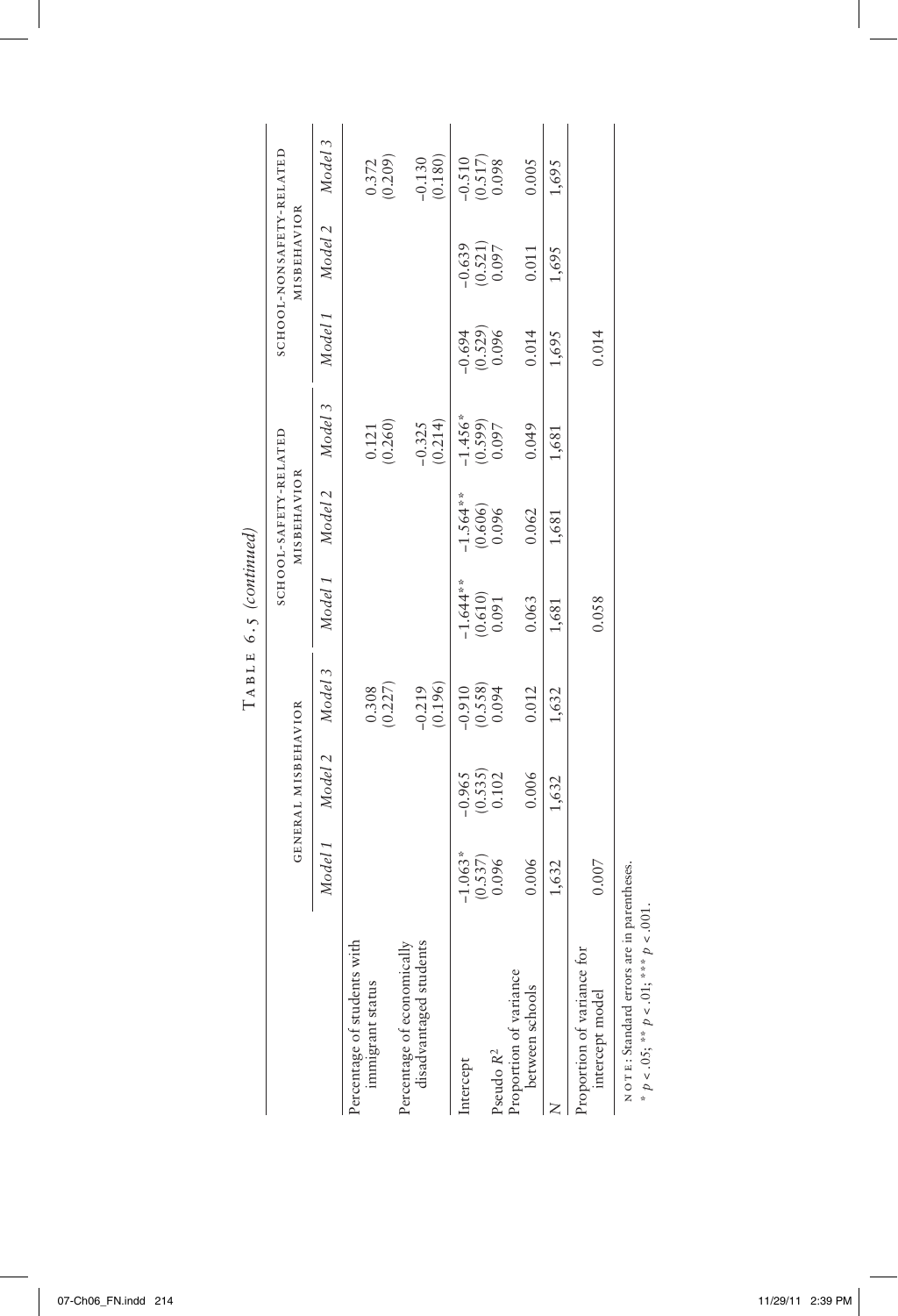misbehavior, employing HLMs.<sup>1</sup> Children of lower socioeconomic status have higher levels of deviant behavior. Also, compared to students in the prevocational (VMBO) track, students in the university preparatory (VWO) track exhibit significantly lower levels of all types of misbehavior. This effect is echoed among students in the general (HAVO) track, who display significantly fewer school-safety-related misbehavior problems (the effect is also marginally significant for the variable measuring school-nonsafetyrelated misbehavior).

Model 2 adds parents' internal disorders and misbehavior to Model 1. As would be expected, there is a significant positive effect of parental misbehavior (e.g., drug use and antisocial behavior) on all measures of children's misbehavior. However, there is no systematic pattern in the results for parental internal disorders. It is, thus, predominantly the *actions* of parents, more than their psychological states, that seem to affect children's misbehavior.

Model 3 adds the school-level characteristics, including the measures of school discipline, to Model 2. Contrary to our expectations, the results indicate that none of the discipline measures are significantly associated with school characteristics or teacher reports on aggression and delinquency. Further, none of the coefficients for the background variables change much across models. Thus, on the basis of our sample of school children in the northern provinces of the Netherlands, we find little evidence that schoollevel indicators of disciplinary climates affect children's deviant behavior independent of their social background and parents' misbehavior. Looking at the proportion of variance across schools, one can see very little schoollevel variance.

## effects on school perfor m a nce

Our next step is to examine the impact of individual- and school-level disciplinary problem indicators on student academic performance. As mentioned, we regress academic performance from the second wave of the study on student- and school-level characteristics obtained in the first wave of the study. We include first-wave academic performance as an independent variable in the last model, to see whether individual- or school-level, or both, disciplinary problem indicators affect academic performance independent of earlier performance. Including prior academic performance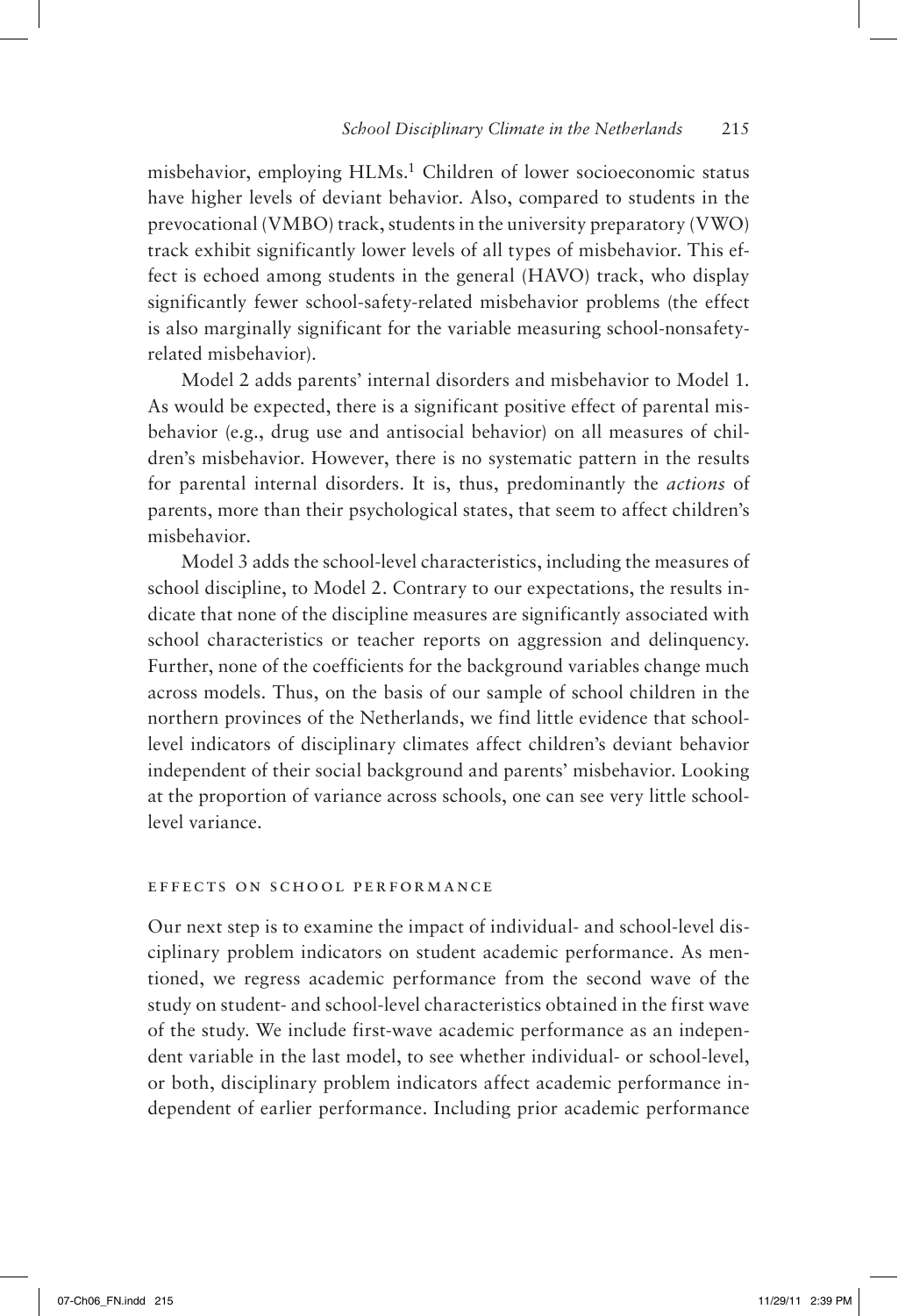also allows for more confidence in isolating the causal direction of these relationships.

The proportion of the variance across schools is extremely low (around 0.06 in all models). This may be due partly to the way school performance is measured in the TRAILS dataset, with all students being tested according to the standards of the track they are attending, instead of being subjected to a standardized test as in the TIMSS survey.

Model 1 in Table 6.6 focuses on the relationship between performance and socioeconomic status, gender, and age. The results confirm well-known findings relating to effects of socioeconomic status, gender, and age. Although we use an unstandardized test score as a dependent variable, which standardizes performance mostly within classes, we do find track effects; students in the university preparatory track have a higher average test score than students in the other two tracks. Finally, similar to the results from Table 6.5, it is parental misbehavior, rather than internal disorders, that significantly and negatively affects children's outcomes.

In the second and third models, we add student- and school-level indicators of children's misbehavior. It appears that school-related misbehaviors affect academic performance negatively, albeit modestly. General misbehavior, indicating nonschool-related behaviors, has no effect on academic performance. These effects are similar across models. Contrary to our expectations at the start of this research project, none of the indicators of school-level disciplinary climate yield significant effects on school performance. However, the effect of being in the university preparatory (VWO) track decreases by 12 percent when these measures are included, suggesting that school disciplinary climates are slightly more positive in these schools. Importantly, given that the TIMSS data showed a negative impact of some indicators of disciplinary climate in schools, it is possible that these effects are aggregations of individual-level effects of misbehavior on performance. However, given the different measurements and research populations, this remains speculative.

Model 4 adds academic performance measured at the first wave of the panel study to Model 3. Adding this final control does not significantly alter the previous results. Although some coefficients decrease in size, it is still the case that individual misbehavior related to school (truancy, classroom removal) slightly decreases academic performance, and school-level disciplinary climate has no significant effect on school test results.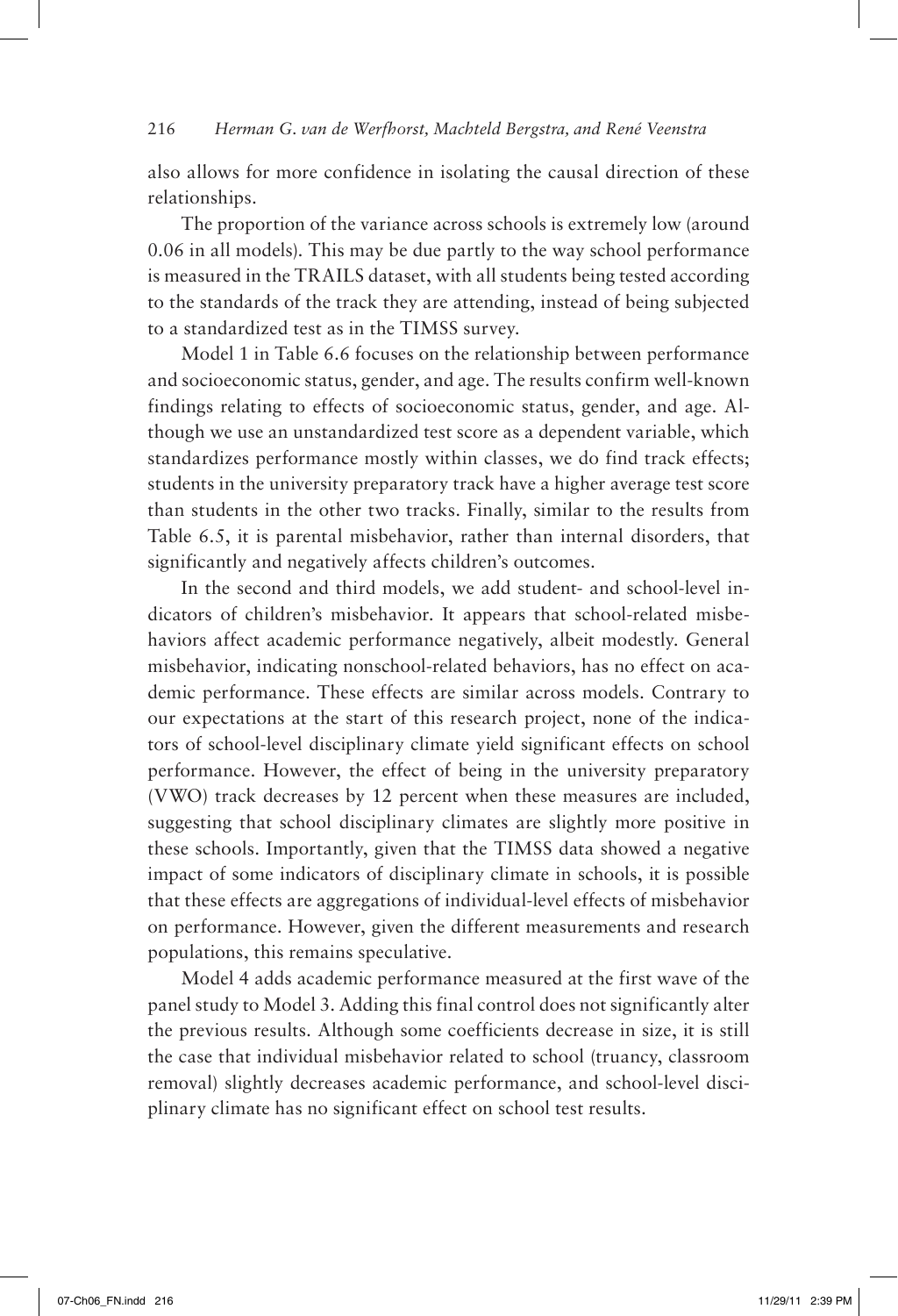|                             | Model 1                | Model 2                | Model 3                | Model 4                |
|-----------------------------|------------------------|------------------------|------------------------|------------------------|
| <b>BACKGROUND VARIABLES</b> |                        |                        |                        |                        |
| Male                        | $-0.399***$<br>(0.059) | $-0.283***$<br>(0.063) | $-0.278***$<br>(0.063) | $-0.238***$<br>(0.063) |
| Age                         | -0.066<br>(0.065)      | $-0.032$<br>(0.066)    | $-0.071$<br>(0.067)    | $-0.061$<br>(0.067)    |
| Socioeconomic status        | $0.135**$<br>(0.044)   | $0.133**$<br>(0.044)   | $0.138**$<br>(0.044)   | $0.106*$<br>(0.044)    |
| School track: general       |                        |                        |                        |                        |
| (HAVO)                      | 0.033                  | 0.017                  | 0.027                  | $-0.067$               |
|                             | (0.076)                | (0.076)                | (0.076)                | (0.077)                |
| School track: university    |                        |                        |                        |                        |
|                             | $0.303***$             | $0.290***$             |                        |                        |
| prep (VWO)                  |                        |                        | $0.301***$             | 0.100                  |
|                             | (0.077)                | (0.076)                | (0.076)                | (0.086)                |
| Parental disorder:          |                        |                        |                        |                        |
| depression and anxiety      | 0.009                  | 0.012                  | 0.010                  | 0.005                  |
|                             | (0.039)                | (0.039)                | (0.039)                | (0.038)                |
| Parental disorder: drug use |                        |                        |                        |                        |
| and antisocial behavior     | $-0.237**$             | $-0.204*$              | $-0.203*$              | $-0.184*$              |
|                             | (0.088)                | (0.088)                | (0.087)                | (0.086)                |
|                             |                        |                        |                        |                        |
| STUDENT MISBEHAVIOR         |                        |                        |                        |                        |
| Student level               |                        |                        |                        |                        |
| General misbehavior         |                        | $-0.055$               | $-0.055$               | $-0.043$               |
|                             |                        | (0.038)                | (0.039)                | (0.039)                |
| School-nonsafety-related    |                        |                        |                        |                        |
| misbehavior                 |                        | $-0.079*$              | $-0.085*$              | $-0.071$               |
|                             |                        | (0.037)                | (0.038)                | (0.038)                |
| School-safety-related       |                        |                        |                        |                        |
| misbehavior                 |                        |                        |                        |                        |
|                             |                        | $-0.054$               | $-0.069$               | $-0.066$               |
|                             |                        | (0.037)                | (0.038)                | (0.038)                |
| School level                |                        |                        |                        |                        |
| General misbehavior         |                        |                        | 0.071                  | 0.046                  |
|                             |                        |                        | (0.141)                | (0.140)                |
| School-nonsafety-related    |                        |                        |                        |                        |
| mishehavior                 |                        |                        | 0.086                  | 0.066                  |
|                             |                        |                        | (0.138)                | (0.136)                |
| School-safety-related       |                        |                        |                        |                        |
| misbehavior                 |                        |                        | 0.159                  | 0.179                  |
|                             |                        |                        |                        |                        |
|                             |                        |                        | (0.144)                | (0.143)                |
| <b>ACADEMIC PERFORMANCE</b> |                        |                        |                        |                        |
| Academic performance (t1)   |                        |                        |                        | $0.213***$             |
|                             |                        |                        |                        | (0.043)                |
|                             |                        |                        |                        |                        |
| Intercept                   | 0.902                  | 0.476                  | 0.887                  | 0.060                  |
|                             | (0.721)                | (0.729)                | (0.747)                | (0.759)                |
| Pseudo $R^2$                | 0.120                  | 0.221                  | 0.222                  | 0.272                  |
| Proportion of variance      |                        |                        |                        |                        |
| between schools             | 0.056                  | 0.064                  | 0.060                  | 0.061                  |
| N                           | 1,050                  | 1,050                  | 1,050                  | 1,050                  |

TABLE 6.6 *Hierarchical linear models estimating the effects of student- and school-level characteristics on test score*

n o t e : Standard errors are in parentheses. The first wave of data (t1) was collected in 2001–2002 (children ages 10–12).

\* *p* < .05; \*\* *p* < .01; \*\*\* *p* < .001.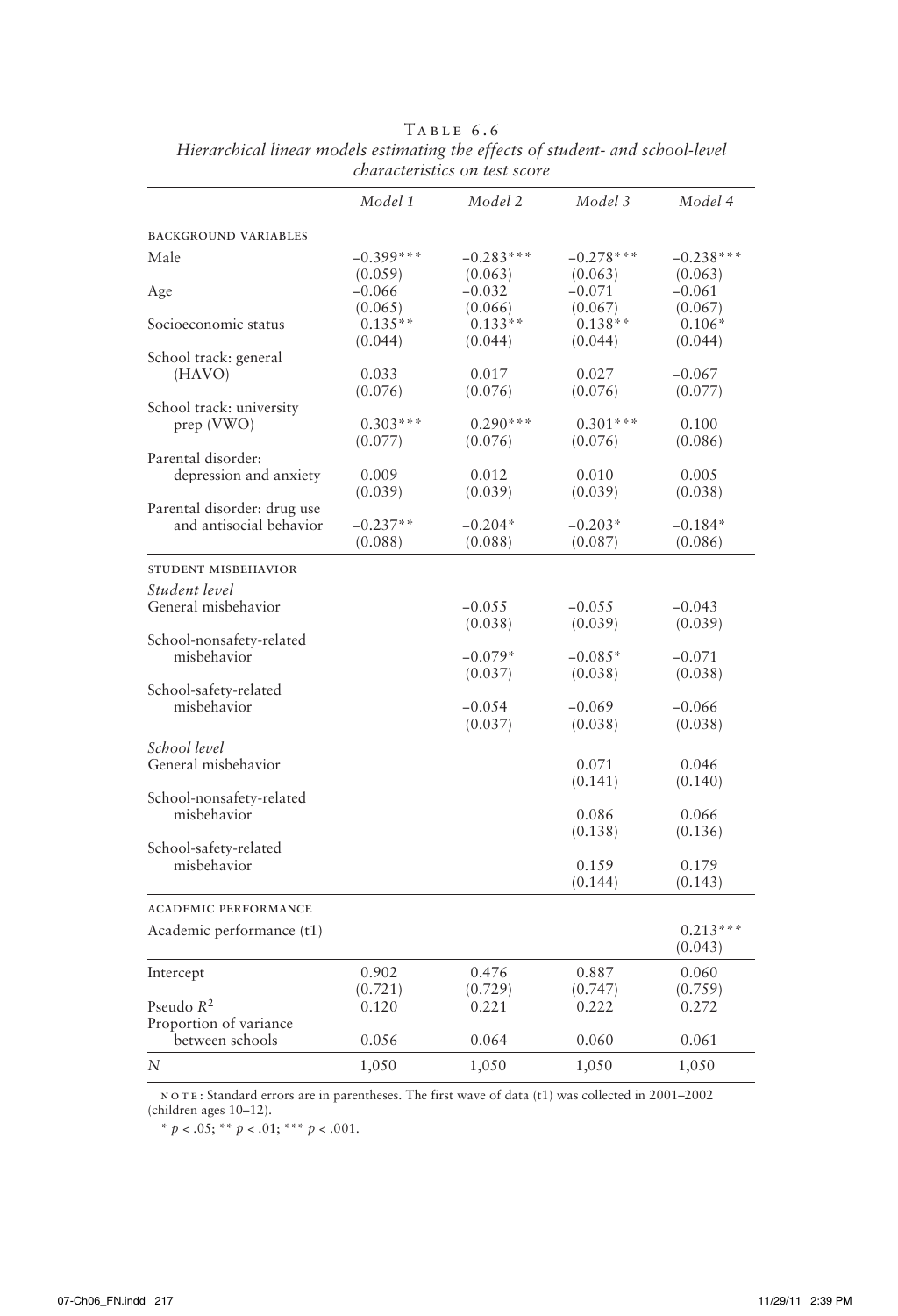### conclusion

We have investigated the effect of school characteristics on a school's disciplinary climate and whether disciplinary climate affects the academic performance of students in the Netherlands. With regard to the relationship between school disciplinary climate and student performance, results based on the TIMSS are corroborated by those from the TRAILS. School disciplinary climates have few to no effects on student performance, independent of student- and school-level characteristics in both datasets. The longitudinal TRAILS dataset allowed for a more thorough investigation of disciplinary problems at the student and school level, enabling us to examine the impact of parental misbehavior on children's misbehavior and of a wide range of student disciplinary problems on academic performance. We found little evidence for any relationship between school-level disciplinary problems and children's misbehavior, independent of social background and parental deviance. Student misbehavior at the individual level, however, was significantly associated with academic performance, even after holding constant earlier academic achievement. Taken together, however, we conclude that we lack sufficient evidence to implicate school disciplinary climate as a factor in student performance.

One of the most consistent findings across the two datasets is that schools offering higher tracks have fewer disciplinary problems than schools that offer lower tracks. Data on the monitoring of school safety presented at the beginning of the chapter indicate that schools offering more academically oriented programs *but not offering the prevocational track* had higher levels of school safety (independent of school size). This may be interpreted as support for Coleman and Hoffer's (1987) thesis that (homogeneous) norm-enforcing networks surrounding schools lead to lower levels of deviant behavior. Norm-enforcing networks create social capital that promote academic achievement and reduce deviant behavior (see Dijkstra, Veenstra, and Peschar 2004).

What can we conclude about the distribution of disciplinary problems across different school tracks, the most important division in the Dutch educational system? Both the TIMSS and TRAILS analyses show that indicators of the level of disciplinary problems, ranging from truancy and smoking to fighting at school and classroom disruption, are significantly lower among students enrolled in the VWO university preparatory track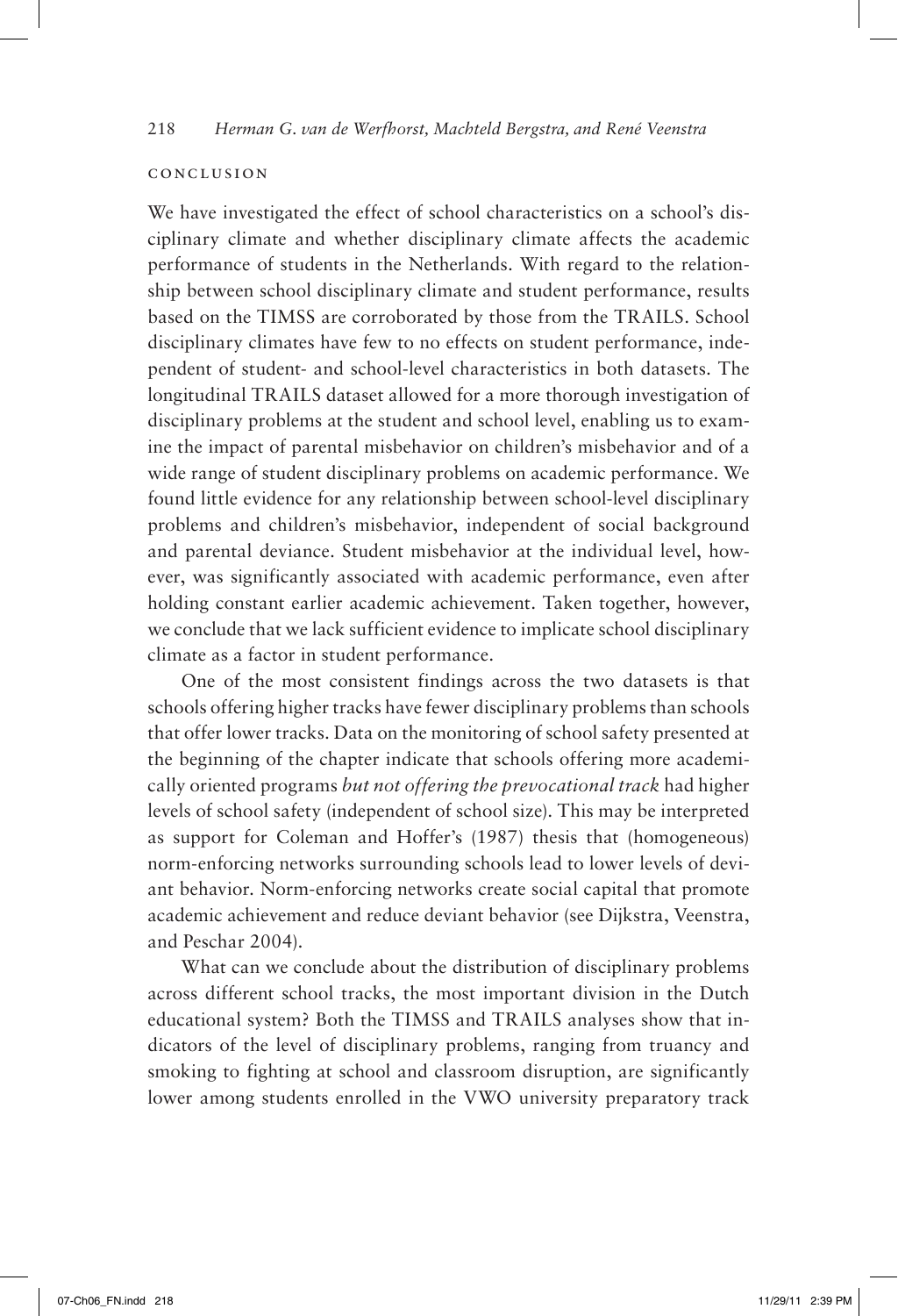than among students in the prevocational VMBO track. What does this finding say in the context of the contemporary discussions on early tracking in the Netherlands? Proponents of early tracking highlight the gains in academic performance of homogeneous schools. Yet these academic gains, which could be seen as an indicator of a school's efficiency in learning, are disputed (e.g., Hattie 2002; Thrupp, Lauder, and Robinson 2002; Van de Werfhorst and Mijs 2010). Opponents of early tracking point to increases in educational inequality in early-selecting systems (see Brunello and Checchi 2007; Van de Werfhorst and Mijs 2010) or to further inequality in terms of citizenship and active participation in society (Ten Dam and Volman 2003; Terwel 2005; Van de Werfhorst 2008). Our results complement these findings with evidence that individual problem behavior is more often encountered in prevocational tracks and that schools that offer higher-level tracks have fewer disciplinary problems than schools that offer only lower tracks, independent of the track of the individual student. Further research could examine track variations more thoroughly, by examining explanations for them, including differential selection or variations across tracks in friendship networks.

#### **NOTE**

1. To maximize statistical power, the models predicting the three forms of misbehavior have different analytic sample sizes. The substantive findings are identical if we analyze exactly the same sample for all three forms of behavior. The aggregated teacher reports on delinquency and aggression are not included in the models predicting academic performance, as they had no significant effect.

#### r efer ences

- Brunello, Giorgio, and Daniele Checchi. 2007. "Does School Tracking Affect Equality of Opportunity? New International Evidence." *Economic Policy* 22:781–861.
- Coleman, James S., and Thomas Hoffer. 1987. *Public and Private High Schools: The Impact of Communities*. New York: Basic Books.
- Crul, M., and J. Schneider. 2009. "Children of Turkish Immigrants in Germany and the Netherlands: The Impact of Differences in Vocational and Academic Tracking Systems." *Teachers College Record* 111 (6): 1508–27.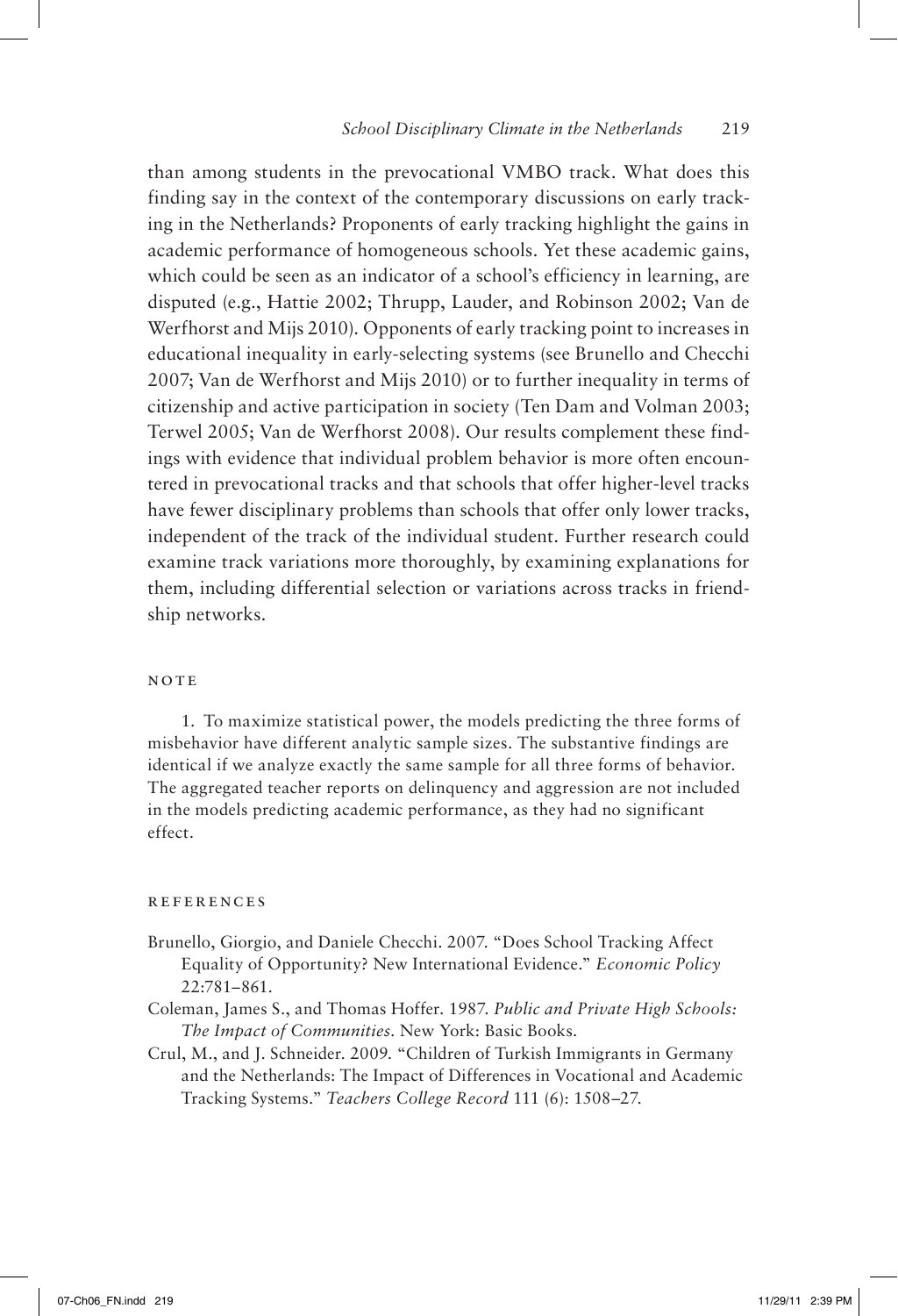- Crul, M., and H. Vermeulen. 2003. "The Second Generation in Europe. Introduction to the Special Issue." *International Migration Review* 37 (4): 965–86.
- De Graaf, Nan Dirk, Paul M. De Graaf, and Gerbert Kraaykamp. 2000. "Parental Cultural Capital and Educational Attainment in the Netherlands: A Refinement of the Cultural Capital Perspective." *Sociology of Education* 73:92–111.
- De Winter, A. F., A. J. Oldehinkel, R. Veenstra, J. A. Brunnekreef, F. C. Verhulst, and J. Ormel. 2005. "Evaluation of Non-response Bias in Mental Health Determinants and Outcomes in a Large Sample of Pre-adolescents." *European Journal of Epidemiology* 20:173–81.
- Dijkstra, A. B., R. Veenstra, and J. Peschar. 2004. "Social Capital in Education. Functional Communities around High Schools in the Netherlands." In *Creation and Returns of Social Capital. A New Research Program*, edited by H. Flap and B. Völker, 119–44. London: Routledge.
- Dronkers, J. 1995. "The Existence of Parental School Choice in the Netherlands." *Educational Policy* 9 (3): 227–43.
- Entorf, H., and M. Lauk. 2008. "Peer Effects, Social Multipliers and Migrants at School: An International Comparison." *Journal of Ethnic and Migration Studies* 34 (4): 633–54.
- Hattie, J. A. C. 2002. "Classroom Composition and Peer Effects." *International Journal of Educational Research* 37 (5): 449–81.
- Hofman, R. H., and A. Hofman. 2001. School Choice, Religious Traditions and School Effectiveness in Public and Private Schools*. International Journal of Education and Religion* 2 (2): 144–64.
- IRISvo. 2008. *Jaaranalyse 2007–2008 Incidenten Registratie in School.*
- Janssens, Frans J. G., and Frans L. Leeuw. 2001. "Schools Make a Difference, but Each Difference Is Different: On Dutch Schools and Educational Equality: Trends and Challenges." *Peabody Journal of Education* 76 (3–4): 41–56.
- Karsten, Sjoerd. 2010. "School Segregation." In *Equal Opportunities? The Labour Market Integration of the Children of Immigrants*, edited by OECD, 193–209. Paris: Organisation of Economic Cooperation and Development.
- Karsten, Sjoerd, Charles Felix, Guuske Ledoux, Wim Meijnen, Jaap Roeleveld, and Erik Van Schooten. 2006. "Choosing Segregation or Integration? The Extent and Effects of Ethnic Segregation in Dutch Cities." *Education and Urban Society* 38:228–47.
- Karsten, S., A. J. Visscher, A. B. Dijkstra, and R. Veenstra. 2010. "Towards Standards for the Publication of Performance Indicators in the Public Sector: The Case of Schools." *Public Administration* 88:90–112.
- Ladd, Helen F., Edward B. Fiske, and Nienke Ruijs. 2009. "Parental Choice in the Netherlands: Growing Concerns about Segregation." Working paper SAN10- 02. Duke University, Durham, NC. Available at http://sanford.duke.edu/ research/papers/SAN10-02.pdf.